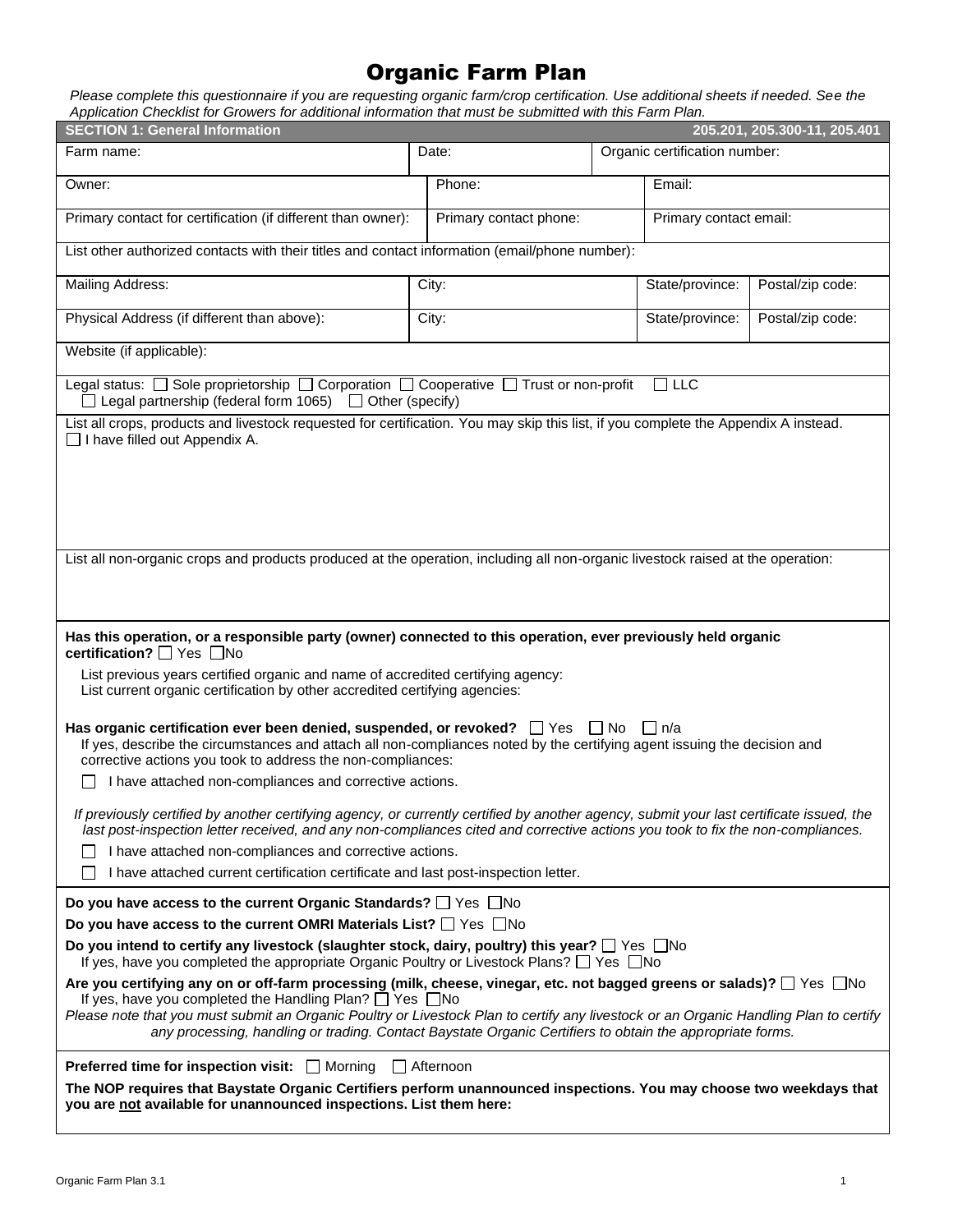| <b>SECTION 2: General Field Information</b> | Attach Field/Greenhouse History Affidavits for all new fields, newly transitioning fields, and fields you've had less than 3 years.<br>Attach updated Field/Greenhouse Histories for already certified fields. Pastures are considered a crop and must be included.                       |                                                                                    |         |                                                                      |  | 205.201, 205.202 |
|---------------------------------------------|-------------------------------------------------------------------------------------------------------------------------------------------------------------------------------------------------------------------------------------------------------------------------------------------|------------------------------------------------------------------------------------|---------|----------------------------------------------------------------------|--|------------------|
| <b>Field Numbers/IDs</b>                    | List each field in the operation, whether they are organic, transitional or conventional:<br><b>Parcel Address/Legal Description</b>                                                                                                                                                      |                                                                                    |         | <b>Total Number of Acres:</b><br><b>Transitional</b><br>Conventional |  |                  |
| <b>Including Pastures</b>                   |                                                                                                                                                                                                                                                                                           |                                                                                    | Organic |                                                                      |  | or Owned (O)     |
|                                             |                                                                                                                                                                                                                                                                                           |                                                                                    |         |                                                                      |  |                  |
|                                             |                                                                                                                                                                                                                                                                                           |                                                                                    |         |                                                                      |  |                  |
|                                             |                                                                                                                                                                                                                                                                                           |                                                                                    |         |                                                                      |  |                  |
|                                             |                                                                                                                                                                                                                                                                                           |                                                                                    |         |                                                                      |  |                  |
|                                             |                                                                                                                                                                                                                                                                                           |                                                                                    |         |                                                                      |  |                  |
|                                             |                                                                                                                                                                                                                                                                                           |                                                                                    |         |                                                                      |  |                  |
|                                             |                                                                                                                                                                                                                                                                                           |                                                                                    |         |                                                                      |  |                  |
|                                             |                                                                                                                                                                                                                                                                                           |                                                                                    |         |                                                                      |  |                  |
|                                             |                                                                                                                                                                                                                                                                                           |                                                                                    |         |                                                                      |  |                  |
|                                             |                                                                                                                                                                                                                                                                                           |                                                                                    |         |                                                                      |  |                  |
|                                             |                                                                                                                                                                                                                                                                                           |                                                                                    |         |                                                                      |  |                  |
|                                             |                                                                                                                                                                                                                                                                                           |                                                                                    |         |                                                                      |  |                  |
|                                             |                                                                                                                                                                                                                                                                                           |                                                                                    |         |                                                                      |  |                  |
|                                             |                                                                                                                                                                                                                                                                                           |                                                                                    |         |                                                                      |  |                  |
|                                             |                                                                                                                                                                                                                                                                                           |                                                                                    |         |                                                                      |  |                  |
|                                             |                                                                                                                                                                                                                                                                                           |                                                                                    |         |                                                                      |  |                  |
|                                             |                                                                                                                                                                                                                                                                                           |                                                                                    |         |                                                                      |  |                  |
|                                             | <b>SECTION 3: Indoor Growing and Greenhouse/Seedling Production Information</b>                                                                                                                                                                                                           |                                                                                    |         |                                                                      |  | 205.201          |
|                                             | Attach Field/Greenhouse History Affidavits for all new or newly transitioning greenhouses.                                                                                                                                                                                                |                                                                                    |         |                                                                      |  | □ Not Applicable |
|                                             | Check off all greenhouse/hoophouse operations you have on farm. Check all that apply.<br>Seedling production for on-farm use: □ Organic □ Non-Organic<br>Seedling production for sale: □ Organic □ Non-Organic<br>Crop production in soil in greenhouse (heated): □ Organic □ Non-Organic | Crop production in other media besides soil in greenhouse (heated): $\Box$ Organic |         | □ Non-Organic                                                        |  |                  |

**If treated wood is used in any part of the greenhouses, what part(s) and in which house(s)?** □ Not Applicable

**Is treated wood in contact with the soil?** □ Yes □ No If yes, how close are crops grown in relation to the treated wood? **SECTION 2: General Field Information 205.201, 205.202**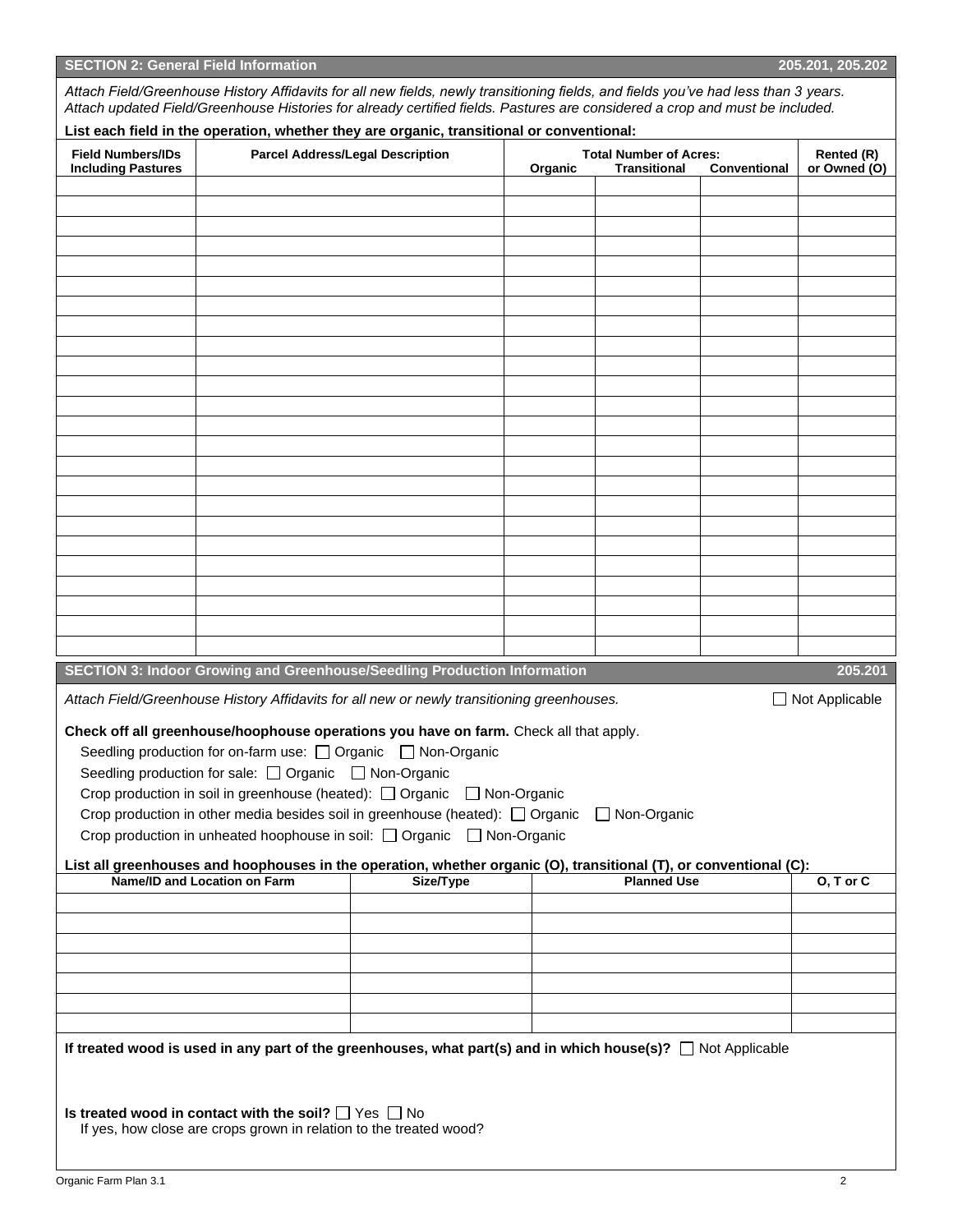| A. Greenhouse Fertility Materials:                                                                                                                                                                                                                                                                                                                                             | □ Not Applicable                                                        |                                                                        |                       |  |  |  |  |
|--------------------------------------------------------------------------------------------------------------------------------------------------------------------------------------------------------------------------------------------------------------------------------------------------------------------------------------------------------------------------------|-------------------------------------------------------------------------|------------------------------------------------------------------------|-----------------------|--|--|--|--|
| List all soil and potting mix ingredients, fertilizers and nutrient foliar sprays used or planned for use for seedling and/or<br>crop production in your organic greenhouse.<br>Attach labels or have labels available for inspection, as applicable. See NOP 205.601 and .602 or the Baystate Organic Certifiers<br>website for further information on researching materials. |                                                                         |                                                                        |                       |  |  |  |  |
| <b>Product</b>                                                                                                                                                                                                                                                                                                                                                                 | <b>Brand Name/Manufacturer</b>                                          | If Restricted, Describe<br><b>Compliance w/ NOP Rule</b><br>Annotation |                       |  |  |  |  |
|                                                                                                                                                                                                                                                                                                                                                                                |                                                                         | Prohibited (P)                                                         |                       |  |  |  |  |
|                                                                                                                                                                                                                                                                                                                                                                                |                                                                         |                                                                        |                       |  |  |  |  |
|                                                                                                                                                                                                                                                                                                                                                                                |                                                                         |                                                                        |                       |  |  |  |  |
|                                                                                                                                                                                                                                                                                                                                                                                |                                                                         |                                                                        |                       |  |  |  |  |
|                                                                                                                                                                                                                                                                                                                                                                                |                                                                         |                                                                        |                       |  |  |  |  |
|                                                                                                                                                                                                                                                                                                                                                                                |                                                                         |                                                                        |                       |  |  |  |  |
|                                                                                                                                                                                                                                                                                                                                                                                |                                                                         |                                                                        |                       |  |  |  |  |
|                                                                                                                                                                                                                                                                                                                                                                                |                                                                         |                                                                        |                       |  |  |  |  |
| B. If You Produce Organic Seedlings On-Farm:                                                                                                                                                                                                                                                                                                                                   |                                                                         |                                                                        | $\Box$ Not Applicable |  |  |  |  |
| List all parallel production seedlings grown this year (grown as both organic and non-organic):                                                                                                                                                                                                                                                                                |                                                                         |                                                                        |                       |  |  |  |  |
|                                                                                                                                                                                                                                                                                                                                                                                |                                                                         |                                                                        |                       |  |  |  |  |
| If you sell organic and/or non-organic seedlings, how are they labeled and where are they sold?                                                                                                                                                                                                                                                                                |                                                                         |                                                                        |                       |  |  |  |  |
| How do you clean seedling containers and equipment?                                                                                                                                                                                                                                                                                                                            |                                                                         |                                                                        |                       |  |  |  |  |
| What equipment do you use in your seedling watering system?                                                                                                                                                                                                                                                                                                                    |                                                                         |                                                                        |                       |  |  |  |  |
| How do you prevent seedling diseases and/or insect problems?                                                                                                                                                                                                                                                                                                                   |                                                                         |                                                                        |                       |  |  |  |  |
| Do you have separate organic and non-organic seedling growing areas? $\Box$ Yes $\Box$ No $\Box$ N/A<br>Where do you store inputs used for non-organic production?<br>How do you prevent commingling of organic and non-organic inputs during mixing and storage?<br>How do you prevent drift of any prohibited materials through ventilation and/or watering systems?         |                                                                         |                                                                        |                       |  |  |  |  |
| C. If You Produce Crops in a Greenhouse or Hoophouse:<br>$\Box$ Not Applicable                                                                                                                                                                                                                                                                                                 |                                                                         |                                                                        |                       |  |  |  |  |
| List all crops grown in the greenhouse/hoophouse, including all grown as both organic and non-organic (parallel<br>production):                                                                                                                                                                                                                                                |                                                                         |                                                                        |                       |  |  |  |  |
| If crops are grown in soil, describe the crop rotation plan you follow in the greenhouse/hoophouse:                                                                                                                                                                                                                                                                            |                                                                         |                                                                        |                       |  |  |  |  |
|                                                                                                                                                                                                                                                                                                                                                                                | What equipment do you use in your greenhouse/hoophouse watering system? |                                                                        |                       |  |  |  |  |
| How do you prevent diseases and/or insect problems with greenhouse crops?                                                                                                                                                                                                                                                                                                      |                                                                         |                                                                        |                       |  |  |  |  |
| Do you have separate organic and non-organic greenhouse crop growing areas? $\Box$ Yes $\Box$ No $\Box$ N/A                                                                                                                                                                                                                                                                    |                                                                         |                                                                        |                       |  |  |  |  |
| Where do you store inputs used for non-organic production?                                                                                                                                                                                                                                                                                                                     |                                                                         |                                                                        |                       |  |  |  |  |
| How do you prevent commingling of organic and non-organic inputs during mixing and storage?                                                                                                                                                                                                                                                                                    |                                                                         |                                                                        |                       |  |  |  |  |
| How do you prevent drift of any prohibited materials through ventilation and/or watering systems?                                                                                                                                                                                                                                                                              |                                                                         |                                                                        |                       |  |  |  |  |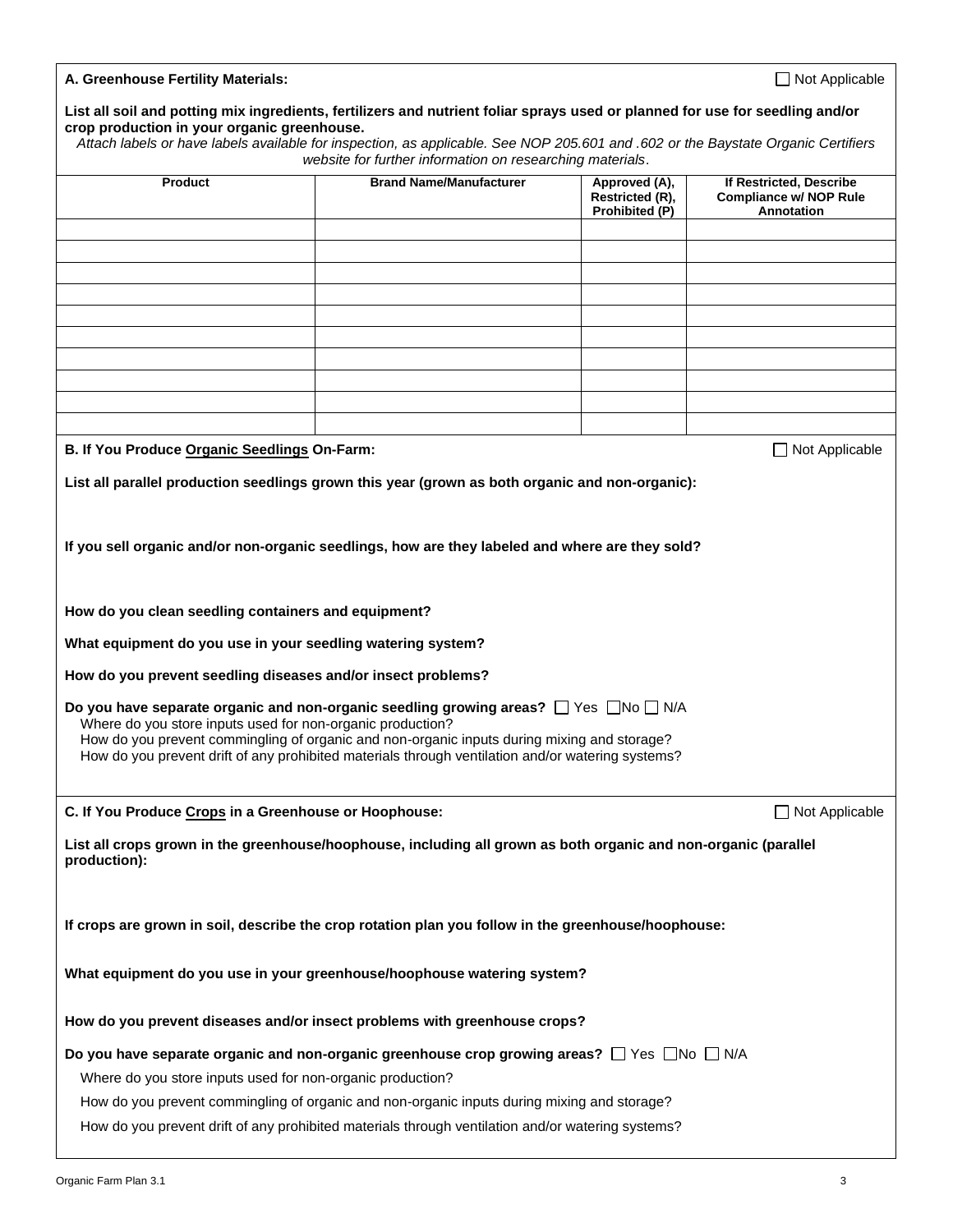| D. Sprouts and Microgreens:                                                                                                                                                        |         |                                                                                                                                                                                                            |                        | $\Box$ Not Applicable   |  |
|------------------------------------------------------------------------------------------------------------------------------------------------------------------------------------|---------|------------------------------------------------------------------------------------------------------------------------------------------------------------------------------------------------------------|------------------------|-------------------------|--|
|                                                                                                                                                                                    |         | List all locations where you will produce sprouts and/or microgreens and the types to be grown this year.                                                                                                  |                        |                         |  |
| <b>Growing Location ID</b>                                                                                                                                                         | Variety |                                                                                                                                                                                                            |                        | Organic (O),            |  |
|                                                                                                                                                                                    |         |                                                                                                                                                                                                            |                        | <b>Conventional (C)</b> |  |
|                                                                                                                                                                                    |         |                                                                                                                                                                                                            |                        |                         |  |
|                                                                                                                                                                                    |         |                                                                                                                                                                                                            |                        |                         |  |
|                                                                                                                                                                                    |         |                                                                                                                                                                                                            |                        |                         |  |
|                                                                                                                                                                                    |         |                                                                                                                                                                                                            |                        |                         |  |
|                                                                                                                                                                                    |         |                                                                                                                                                                                                            |                        |                         |  |
|                                                                                                                                                                                    |         |                                                                                                                                                                                                            |                        |                         |  |
|                                                                                                                                                                                    |         |                                                                                                                                                                                                            |                        |                         |  |
| List all seed sources to be used this year for sprouts and/or microgreens:<br>Be sure to have copies of each seed supplier's current organic certificate on file.                  |         |                                                                                                                                                                                                            |                        |                         |  |
| All of my seed for sprout production is certified organic: $\Box$ Yes $\Box$ No $\Box$ N/A<br>Seed for sprout production must be certified organic.                                |         |                                                                                                                                                                                                            |                        |                         |  |
|                                                                                                                                                                                    |         | All of my seed for microgreen production is certified organic: $\Box$ Yes $\Box$ No $\Box$ N/A<br>Note all non-organic microgreen seed on the Seed Information Form and list all sources checked for seed. |                        |                         |  |
|                                                                                                                                                                                    |         | List any growing media used other than pure water and indicate varieties grown in the media:                                                                                                               |                        |                         |  |
| <b>Media Type</b>                                                                                                                                                                  |         | <b>Brand/Manufacturer</b>                                                                                                                                                                                  | <b>Varieties Grown</b> |                         |  |
|                                                                                                                                                                                    |         |                                                                                                                                                                                                            |                        |                         |  |
|                                                                                                                                                                                    |         |                                                                                                                                                                                                            |                        |                         |  |
|                                                                                                                                                                                    |         |                                                                                                                                                                                                            |                        |                         |  |
|                                                                                                                                                                                    |         |                                                                                                                                                                                                            |                        |                         |  |
|                                                                                                                                                                                    |         |                                                                                                                                                                                                            |                        |                         |  |
|                                                                                                                                                                                    |         |                                                                                                                                                                                                            |                        |                         |  |
| Do you treat seeds with chlorine before sprouting? $\Box$ Yes $\Box$ No<br>If yes, what is the concentration of chlorine used?<br>If yes, how is the seed rinsed before sprouting? |         |                                                                                                                                                                                                            |                        |                         |  |
| Water sources for use with sprouts/microgreen production:                                                                                                                          |         |                                                                                                                                                                                                            |                        |                         |  |
|                                                                                                                                                                                    |         | $\Box$ on-site well(s) $\Box$ river/creek/pond $\Box$ spring $\Box$ municipal/county $\Box$ other (specify)                                                                                                |                        |                         |  |
|                                                                                                                                                                                    |         |                                                                                                                                                                                                            |                        |                         |  |
|                                                                                                                                                                                    |         |                                                                                                                                                                                                            |                        |                         |  |
|                                                                                                                                                                                    |         | □ I have attached current water tests. Tests must include coliform bacteria, nitrates, lead and chlorine levels.                                                                                           |                        |                         |  |
|                                                                                                                                                                                    |         | List the cleaning and sanitizing materials used for sprouts/microgreens equipment:                                                                                                                         |                        |                         |  |
| <b>Material Name</b>                                                                                                                                                               |         | <b>Manufacturer</b>                                                                                                                                                                                        | <b>Use</b>             |                         |  |
|                                                                                                                                                                                    |         |                                                                                                                                                                                                            |                        |                         |  |
|                                                                                                                                                                                    |         |                                                                                                                                                                                                            |                        |                         |  |
|                                                                                                                                                                                    |         |                                                                                                                                                                                                            |                        |                         |  |
|                                                                                                                                                                                    |         |                                                                                                                                                                                                            |                        |                         |  |
|                                                                                                                                                                                    |         |                                                                                                                                                                                                            |                        |                         |  |
| How will you package and label the certified sprouts/microgreens?                                                                                                                  |         |                                                                                                                                                                                                            |                        |                         |  |
| $\Box$ I have included copies of all labels used for sprouts/microgreens.                                                                                                          |         |                                                                                                                                                                                                            |                        |                         |  |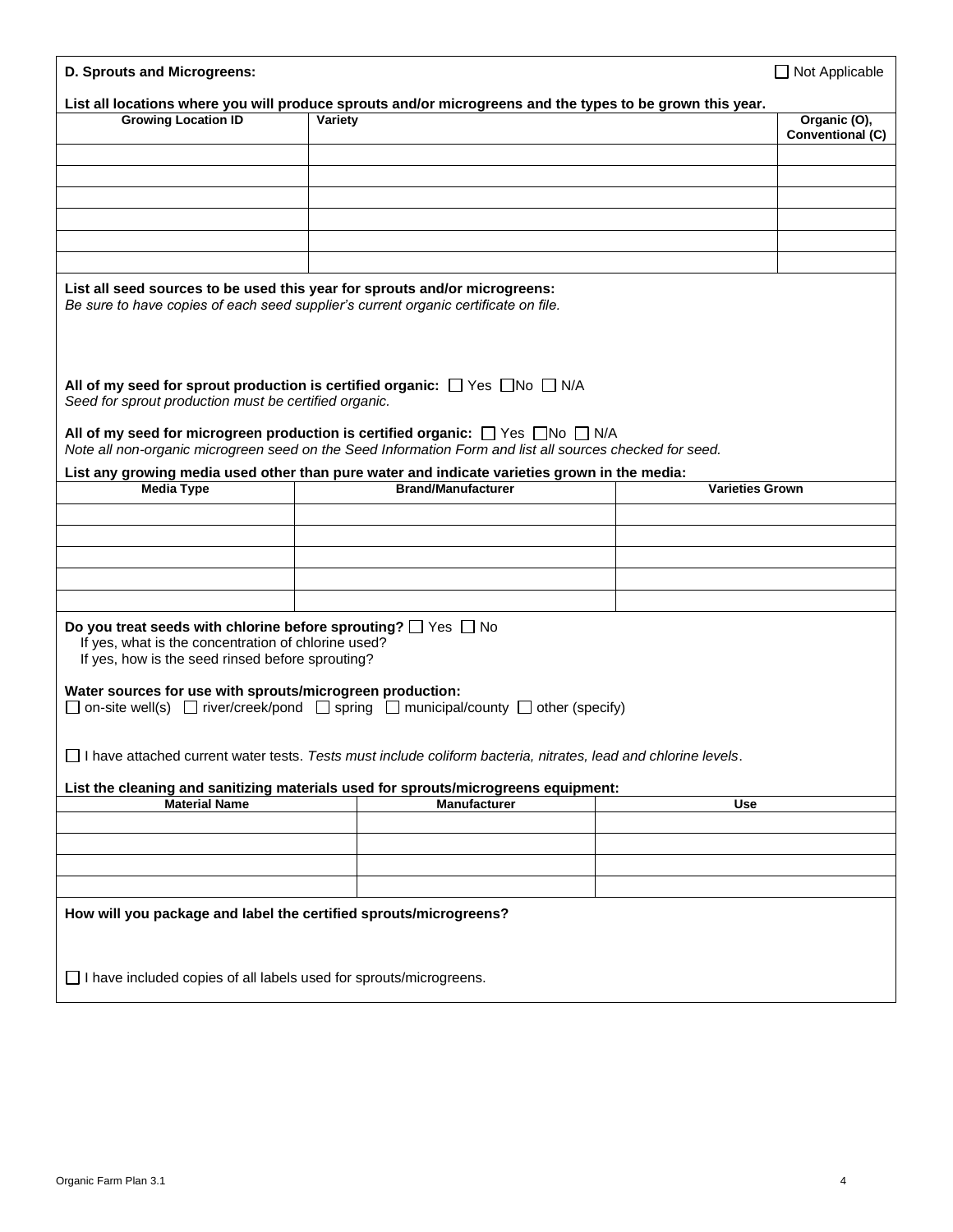| <b>SECTION 4: Soil and Crop Fertility Management</b>                                                                                                                                                                                                                                                                                                                                                                                                                                                                                                                                                                                                                                                                                                                                                                                                                                                                                                                                                                    |                                                                                                                                                                                                                                                                                                     |                                                    |                                              | 205.203, 205.205      |  |  |  |
|-------------------------------------------------------------------------------------------------------------------------------------------------------------------------------------------------------------------------------------------------------------------------------------------------------------------------------------------------------------------------------------------------------------------------------------------------------------------------------------------------------------------------------------------------------------------------------------------------------------------------------------------------------------------------------------------------------------------------------------------------------------------------------------------------------------------------------------------------------------------------------------------------------------------------------------------------------------------------------------------------------------------------|-----------------------------------------------------------------------------------------------------------------------------------------------------------------------------------------------------------------------------------------------------------------------------------------------------|----------------------------------------------------|----------------------------------------------|-----------------------|--|--|--|
| A. General Soil Information<br>□ Not Applicable, No Soil Production                                                                                                                                                                                                                                                                                                                                                                                                                                                                                                                                                                                                                                                                                                                                                                                                                                                                                                                                                     |                                                                                                                                                                                                                                                                                                     |                                                    |                                              |                       |  |  |  |
| What are your general soil types on your farm?                                                                                                                                                                                                                                                                                                                                                                                                                                                                                                                                                                                                                                                                                                                                                                                                                                                                                                                                                                          |                                                                                                                                                                                                                                                                                                     |                                                    |                                              |                       |  |  |  |
| What are your soil deficiencies? $\Box$ no deficiencies                                                                                                                                                                                                                                                                                                                                                                                                                                                                                                                                                                                                                                                                                                                                                                                                                                                                                                                                                                 |                                                                                                                                                                                                                                                                                                     |                                                    |                                              |                       |  |  |  |
|                                                                                                                                                                                                                                                                                                                                                                                                                                                                                                                                                                                                                                                                                                                                                                                                                                                                                                                                                                                                                         | How do you monitor the effectiveness of your fertility management program?<br>□ soil testing □ microbiological testing □ tissue testing □ crop quality testing □ recorded observation of soil<br>$\Box$ recorded observation of crop health $\Box$ comparison of crop yields $\Box$ other (specify) |                                                    |                                              |                       |  |  |  |
|                                                                                                                                                                                                                                                                                                                                                                                                                                                                                                                                                                                                                                                                                                                                                                                                                                                                                                                                                                                                                         | How often do you monitor soil and crop fertility? $\Box$ weekly $\Box$ monthly $\Box$ annually $\Box$ as needed $\Box$ other (specify)                                                                                                                                                              |                                                    |                                              |                       |  |  |  |
| $\Box$ I have attached copies of available test results.                                                                                                                                                                                                                                                                                                                                                                                                                                                                                                                                                                                                                                                                                                                                                                                                                                                                                                                                                                | If soil/tissue testing is a part of your fertility management program, provide the dates of your last and upcoming tests:                                                                                                                                                                           |                                                    |                                              |                       |  |  |  |
| Date of Last Soil/Tissue Test:                                                                                                                                                                                                                                                                                                                                                                                                                                                                                                                                                                                                                                                                                                                                                                                                                                                                                                                                                                                          | <b>Estimated Date of Next Soil/Tissue Test:</b>                                                                                                                                                                                                                                                     |                                                    |                                              |                       |  |  |  |
| What are the major components of your soil and crop fertility plan? $\Box$ crop rotation $\Box$ summer fallow $\Box$ compost<br>$\Box$ subsoiling $\Box$ green manure plowdown/cover crops $\Box$ interplanting $\Box$ incorporation of crop residue $\Box$ soil inoculants<br>$\Box$ on-farm manure $\Box$ off-farm manure $\Box$ soil amendments $\Box$ side dressing $\Box$ foliar fertilizers $\Box$ biodynamic preparations<br>$\Box$ alternating shallow/deep root crops $\Box$ alternating light/heavy feeding crops $\Box$ other (specify)<br>List all fertility inputs used or intended for use in organic and transitional field production.<br>$\Box$ Not Applicable<br>For newly certifying fields, all inputs used in the previous three years must be listed on the Field/Greenhouse History Affidavit.<br>Attach labels or have labels available for inspection, as applicable. See NOP 205.601 and .602 or the Baystate Organic Certifiers<br>website for further information on researching materials. |                                                                                                                                                                                                                                                                                                     |                                                    |                                              |                       |  |  |  |
| <b>Product</b>                                                                                                                                                                                                                                                                                                                                                                                                                                                                                                                                                                                                                                                                                                                                                                                                                                                                                                                                                                                                          | <b>Brand Name/</b><br><b>Manufacturer or Source</b>                                                                                                                                                                                                                                                 | Approved (A),<br>Restricted (R),<br>Prohibited (P) | Number of<br><b>Applications</b><br>Per Year | <b>Reason for Use</b> |  |  |  |
|                                                                                                                                                                                                                                                                                                                                                                                                                                                                                                                                                                                                                                                                                                                                                                                                                                                                                                                                                                                                                         |                                                                                                                                                                                                                                                                                                     |                                                    |                                              |                       |  |  |  |
|                                                                                                                                                                                                                                                                                                                                                                                                                                                                                                                                                                                                                                                                                                                                                                                                                                                                                                                                                                                                                         |                                                                                                                                                                                                                                                                                                     |                                                    |                                              |                       |  |  |  |
|                                                                                                                                                                                                                                                                                                                                                                                                                                                                                                                                                                                                                                                                                                                                                                                                                                                                                                                                                                                                                         |                                                                                                                                                                                                                                                                                                     |                                                    |                                              |                       |  |  |  |
|                                                                                                                                                                                                                                                                                                                                                                                                                                                                                                                                                                                                                                                                                                                                                                                                                                                                                                                                                                                                                         |                                                                                                                                                                                                                                                                                                     |                                                    |                                              |                       |  |  |  |
|                                                                                                                                                                                                                                                                                                                                                                                                                                                                                                                                                                                                                                                                                                                                                                                                                                                                                                                                                                                                                         |                                                                                                                                                                                                                                                                                                     |                                                    |                                              |                       |  |  |  |
|                                                                                                                                                                                                                                                                                                                                                                                                                                                                                                                                                                                                                                                                                                                                                                                                                                                                                                                                                                                                                         |                                                                                                                                                                                                                                                                                                     |                                                    |                                              |                       |  |  |  |
|                                                                                                                                                                                                                                                                                                                                                                                                                                                                                                                                                                                                                                                                                                                                                                                                                                                                                                                                                                                                                         |                                                                                                                                                                                                                                                                                                     |                                                    |                                              |                       |  |  |  |
|                                                                                                                                                                                                                                                                                                                                                                                                                                                                                                                                                                                                                                                                                                                                                                                                                                                                                                                                                                                                                         |                                                                                                                                                                                                                                                                                                     |                                                    |                                              |                       |  |  |  |
|                                                                                                                                                                                                                                                                                                                                                                                                                                                                                                                                                                                                                                                                                                                                                                                                                                                                                                                                                                                                                         |                                                                                                                                                                                                                                                                                                     |                                                    |                                              |                       |  |  |  |
|                                                                                                                                                                                                                                                                                                                                                                                                                                                                                                                                                                                                                                                                                                                                                                                                                                                                                                                                                                                                                         |                                                                                                                                                                                                                                                                                                     |                                                    |                                              |                       |  |  |  |
| How do you prevent buildup of salts in the soil?                                                                                                                                                                                                                                                                                                                                                                                                                                                                                                                                                                                                                                                                                                                                                                                                                                                                                                                                                                        | How do you comply with the annotated restrictions of restricted (R) fertility inputs? $\Box$ N/A                                                                                                                                                                                                    |                                                    |                                              |                       |  |  |  |
| How are you preventing water contamination from runoff?                                                                                                                                                                                                                                                                                                                                                                                                                                                                                                                                                                                                                                                                                                                                                                                                                                                                                                                                                                 |                                                                                                                                                                                                                                                                                                     |                                                    |                                              |                       |  |  |  |
| Do you burn crop residues? $\Box$ Yes $\Box$ No<br>If yes, please describe what materials are burned and why:                                                                                                                                                                                                                                                                                                                                                                                                                                                                                                                                                                                                                                                                                                                                                                                                                                                                                                           |                                                                                                                                                                                                                                                                                                     |                                                    |                                              |                       |  |  |  |
| Do you apply sewage sludge to fields? $\Box$ Yes $\Box$ No<br>If yes, list fields where applied:                                                                                                                                                                                                                                                                                                                                                                                                                                                                                                                                                                                                                                                                                                                                                                                                                                                                                                                        |                                                                                                                                                                                                                                                                                                     |                                                    |                                              |                       |  |  |  |
|                                                                                                                                                                                                                                                                                                                                                                                                                                                                                                                                                                                                                                                                                                                                                                                                                                                                                                                                                                                                                         | Do you hire custom applicators to apply fertility materials (including limestone) to your fields? $\Box$ Yes $\Box$ No<br>If yes, do you have documentation the applicator equipment is cleaned prior to each use?                                                                                  |                                                    | ∐ Yes │ No                                   |                       |  |  |  |
| If yes, list fields/locations in use and each reason for use:<br>If yes, is treated wood in contact with the soil? $\Box$ Yes $\Box$ No<br>If yes, how close are crops grown in relation to the treated wood?                                                                                                                                                                                                                                                                                                                                                                                                                                                                                                                                                                                                                                                                                                                                                                                                           | Is any on-farm lumber (trellis, fencing, etc.) treated with arsenate or other prohibited materials? $\Box$ Yes $\Box$ No                                                                                                                                                                            |                                                    |                                              |                       |  |  |  |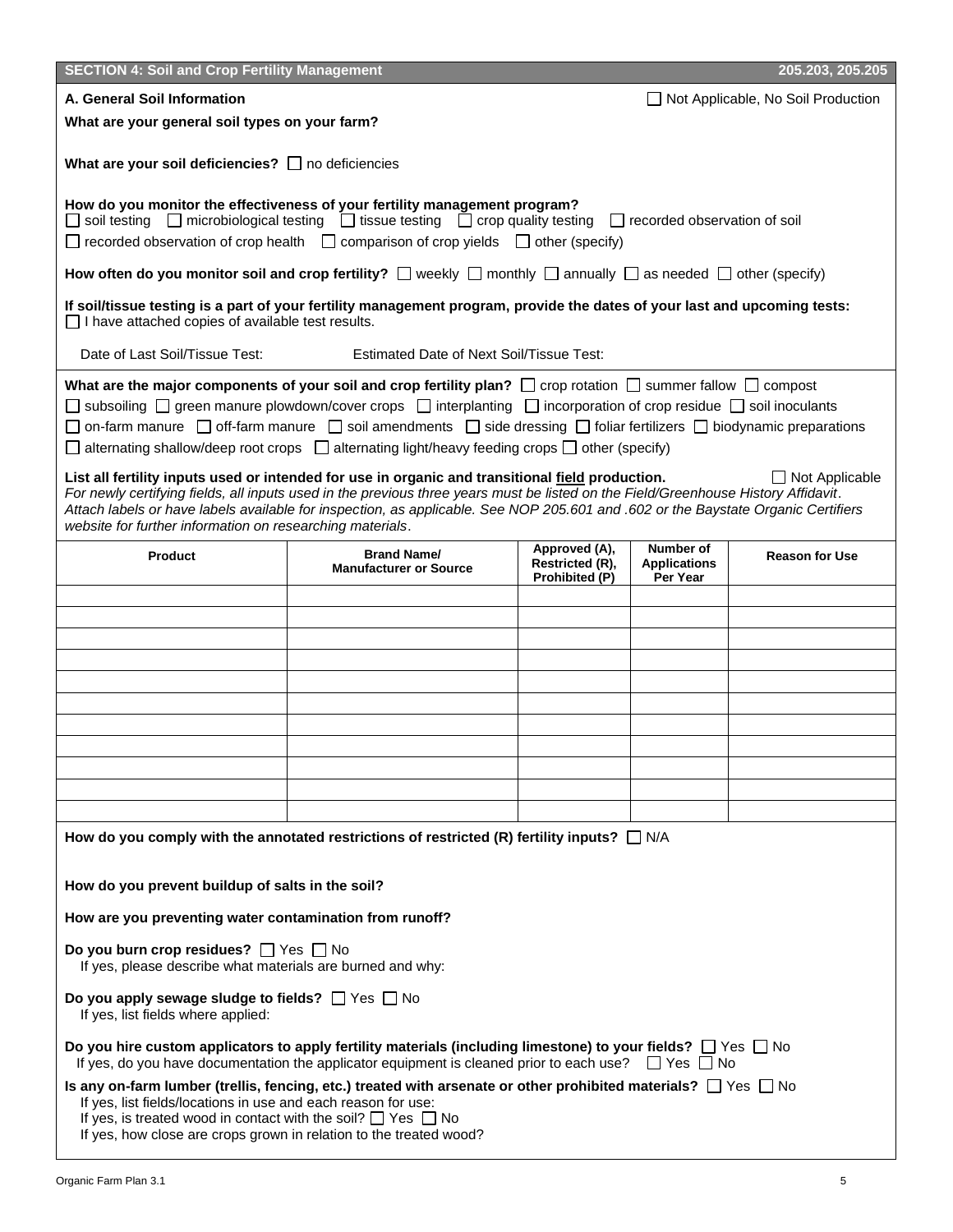| $\Box$ Not Applicable<br><b>B. Pasture and Forage Management:</b><br>The Organic Standards require that organic livestock operations submit a functioning management plan for their pastures with their<br>Organic System Plan.                                                                                                                                                                                                                                                                                                                     |
|-----------------------------------------------------------------------------------------------------------------------------------------------------------------------------------------------------------------------------------------------------------------------------------------------------------------------------------------------------------------------------------------------------------------------------------------------------------------------------------------------------------------------------------------------------|
| What overall practices do you use to protect natural resources and ensure pastures are of a sufficient quality with enough<br>quantities available for grazing throughout the grazing season?<br>reseed trampled/eroded areas □ manage frequency, stocking rate and timing of grazing to allow pasture regeneration<br>provide ample shaded areas to reduce soil compaction $\Box$ plant diverse native species $\Box$ wet areas not grazed<br>prevent excess manure deposits $\Box$ encourage plant growth to filter runoff $\Box$ other (specify) |
| Provide the typical beginning and ending dates for the grazing season in your area:                                                                                                                                                                                                                                                                                                                                                                                                                                                                 |
| Are animals grazed for a minimum of 120 days per calendar year? $\Box$ Yes $\Box$ No $\Box$ N/A, no organic ruminants                                                                                                                                                                                                                                                                                                                                                                                                                               |
| Describe your grazing/forage method for each type of livestock you are certifying:                                                                                                                                                                                                                                                                                                                                                                                                                                                                  |
| Do you use irrigation in any of your pastures? $\Box$ Yes $\Box$ No<br>If yes, list pasture IDs and method of irrigation used in each:                                                                                                                                                                                                                                                                                                                                                                                                              |
| Are all animals on pasture/forage areas daily during the grazing season? $\Box$ Yes $\Box$ No<br>If no, explain how often and why they are not on pasture:                                                                                                                                                                                                                                                                                                                                                                                          |
| C. Compost Use:<br>Not Applicable<br>All compost is required to be produced in accordance with 205.203 and NOP Guidance Document #5021.                                                                                                                                                                                                                                                                                                                                                                                                             |
| List all compost ingredients and additives used in compost production, including any "biodegradable plastics":<br>Note that biodegradable plastics are not typically allowed in organic approved compost.                                                                                                                                                                                                                                                                                                                                           |
|                                                                                                                                                                                                                                                                                                                                                                                                                                                                                                                                                     |
| <b>Describe your composting method:</b> $\Box$ in-vessel $\Box$ static aerated pile $\Box$ windrows $\Box$ other (specify)                                                                                                                                                                                                                                                                                                                                                                                                                          |
| What is your approximated C:N ratio?                                                                                                                                                                                                                                                                                                                                                                                                                                                                                                                |
| Do you monitor temperature? $\Box$ Yes $\Box$ No<br>If yes, at what temperature is the compost maintained?<br>How long is the temperature maintained?                                                                                                                                                                                                                                                                                                                                                                                               |
| If compost is windrowed, how many times are materials turned?                                                                                                                                                                                                                                                                                                                                                                                                                                                                                       |
| Do you produce or use compost tea or vermicompost tea? $\Box$ Yes $\Box$ No<br>If yes, list all ingredients and production methods:                                                                                                                                                                                                                                                                                                                                                                                                                 |
| Do you use any products for anaerobic digestion? $\Box$ Yes $\Box$ No (If no, skip ahead to Manure Use section)<br>If yes, is the anaerobic digestate produced using only allowed plant/animal feedstocks? $\Box$ Yes $\Box$ No                                                                                                                                                                                                                                                                                                                     |
| If yes, have you submitted a list of the feedstocks? $\Box$ Yes $\Box$ No                                                                                                                                                                                                                                                                                                                                                                                                                                                                           |
| If yes, are animal manures used in the production of the digestate? $\Box$ Yes $\Box$ No<br>If animal manures are used in digestate, applications of digestate to the fields must follow the harvest restrictions of 205.203.                                                                                                                                                                                                                                                                                                                       |
| If yes, is the digestate compost of only allowed plant materials? $\Box$ Yes $\Box$ No                                                                                                                                                                                                                                                                                                                                                                                                                                                              |
| Note: you must have proof that the digestate contains no more than 1x103 (1000) MPN fecal coliform/gram of digestate sampled and<br>must not contain more than 3MPN Salmonella per 4 grams of digestate sampled.                                                                                                                                                                                                                                                                                                                                    |
| D. Manure Use:<br>$\Box$ Not Applicable<br>The Organic Standards requires raw manure be fully composted unless applied to fields with crops not for human consumption or<br>incorporated into the soil 120 days prior to harvest for crops whose edible portions has direct contact with the soil, or 90 days prior to<br>harvest for all other crops for human consumption.                                                                                                                                                                        |
| What forms of manure do you use? $\Box$ liquid $\Box$ semi-solid $\Box$ piled $\Box$ fully composted $\Box$ other (specify)                                                                                                                                                                                                                                                                                                                                                                                                                         |
| What types of crops do you grow?                                                                                                                                                                                                                                                                                                                                                                                                                                                                                                                    |
| Crops not used for human consumption<br>Crops for human consumption whose edible portion has direct contact with the soil or soil particles<br>Crops for human consumption whose edible portion does not have direct contact with the soil or soil particles                                                                                                                                                                                                                                                                                        |

 $\overline{\phantom{a}}$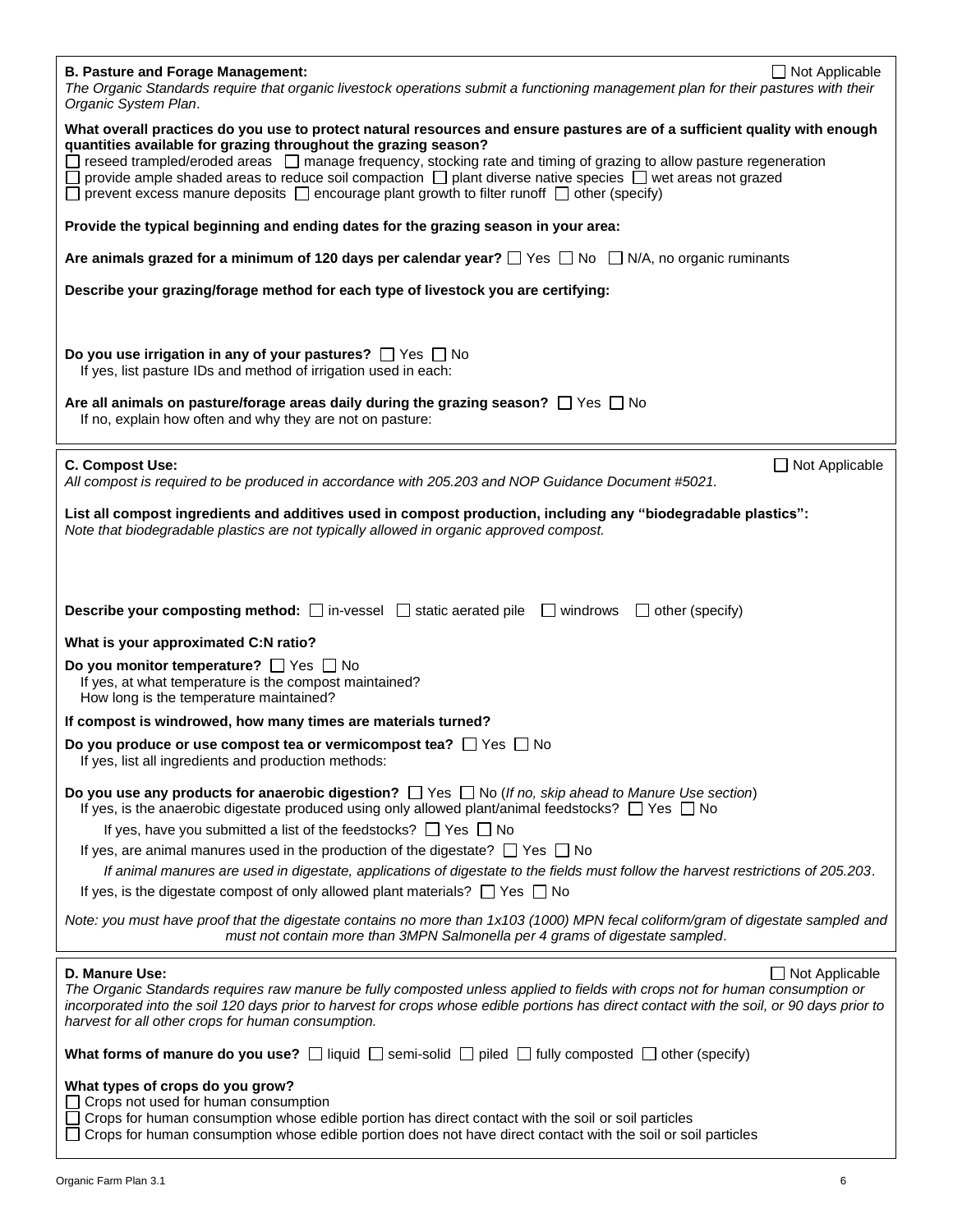| D. Manure Use: (cont.)                                                                                                                                                                                                                                                                                                                                                                                                                                                                                                                    |                                                                                                                                                                                                                                                                                                                                                                                                                                                                                                            |                            |                              |  |  |  |  |  |
|-------------------------------------------------------------------------------------------------------------------------------------------------------------------------------------------------------------------------------------------------------------------------------------------------------------------------------------------------------------------------------------------------------------------------------------------------------------------------------------------------------------------------------------------|------------------------------------------------------------------------------------------------------------------------------------------------------------------------------------------------------------------------------------------------------------------------------------------------------------------------------------------------------------------------------------------------------------------------------------------------------------------------------------------------------------|----------------------------|------------------------------|--|--|--|--|--|
|                                                                                                                                                                                                                                                                                                                                                                                                                                                                                                                                           | If you grow crops for human consumption and use raw manure, complete the following table.                                                                                                                                                                                                                                                                                                                                                                                                                  |                            |                              |  |  |  |  |  |
| Crop                                                                                                                                                                                                                                                                                                                                                                                                                                                                                                                                      | If you are composting manure in compliance to 205.203, complete the Compost Use section.<br><b>Field ID/Number</b>                                                                                                                                                                                                                                                                                                                                                                                         | <b>Date Manure Applied</b> | <b>Expected Harvest Date</b> |  |  |  |  |  |
|                                                                                                                                                                                                                                                                                                                                                                                                                                                                                                                                           |                                                                                                                                                                                                                                                                                                                                                                                                                                                                                                            |                            |                              |  |  |  |  |  |
|                                                                                                                                                                                                                                                                                                                                                                                                                                                                                                                                           |                                                                                                                                                                                                                                                                                                                                                                                                                                                                                                            |                            |                              |  |  |  |  |  |
|                                                                                                                                                                                                                                                                                                                                                                                                                                                                                                                                           |                                                                                                                                                                                                                                                                                                                                                                                                                                                                                                            |                            |                              |  |  |  |  |  |
|                                                                                                                                                                                                                                                                                                                                                                                                                                                                                                                                           | What is the source of the manure used? $\Box$ on-farm $\Box$ off-farm $\Box$ N/A                                                                                                                                                                                                                                                                                                                                                                                                                           |                            |                              |  |  |  |  |  |
| List all sources of off-farm manure:                                                                                                                                                                                                                                                                                                                                                                                                                                                                                                      |                                                                                                                                                                                                                                                                                                                                                                                                                                                                                                            |                            |                              |  |  |  |  |  |
| □ I have submitted documentation from each off-farm source (manure statement). Note: you must have documentation from each<br>off-farm supplier that lists anything mixed in with the manure, such as bedding, and anything added to the manure pile.                                                                                                                                                                                                                                                                                     |                                                                                                                                                                                                                                                                                                                                                                                                                                                                                                            |                            |                              |  |  |  |  |  |
| List all manure ingredients/additives:                                                                                                                                                                                                                                                                                                                                                                                                                                                                                                    |                                                                                                                                                                                                                                                                                                                                                                                                                                                                                                            |                            |                              |  |  |  |  |  |
| $etc.$ )                                                                                                                                                                                                                                                                                                                                                                                                                                                                                                                                  | What are the potential contaminants from these sources? (pit additives, feed additives, pesticides, antibiotics, heavy metals,                                                                                                                                                                                                                                                                                                                                                                             |                            |                              |  |  |  |  |  |
| E. Natural Resources and Biodiversity Conservation:                                                                                                                                                                                                                                                                                                                                                                                                                                                                                       | The Organic Standards and NOP 5020 Guidance require production practices maintain or improve the natural resources of the<br>operation, including soil and water quality. Practices must minimize erosion and improve soil resources. Water tests are required if<br>well or surface water is used for washing/processing organic products. Irrigation water should not contaminate organic crops with<br>prohibited materials and should take measures to protect water quality and conserve water usage. |                            |                              |  |  |  |  |  |
|                                                                                                                                                                                                                                                                                                                                                                                                                                                                                                                                           | What soil conservation practices are used? $\Box$ terraces $\Box$ contouring $\Box$ strip cropping $\Box$ winter cover crops $\Box$ tree lines                                                                                                                                                                                                                                                                                                                                                             |                            |                              |  |  |  |  |  |
|                                                                                                                                                                                                                                                                                                                                                                                                                                                                                                                                           | $□$ windbreaks $□$ undersowing/interplanting $□$ conservation tillage $□$ grassy waterways $□$ firebreaks $□$ retention ponds                                                                                                                                                                                                                                                                                                                                                                              |                            |                              |  |  |  |  |  |
| $\Box$ other (specify)                                                                                                                                                                                                                                                                                                                                                                                                                                                                                                                    | $□$ riparian management $□$ wildlife habitats $□$ long-term sod $□$ avoid working saturated soils $□$ avoid steep slopes                                                                                                                                                                                                                                                                                                                                                                                   |                            |                              |  |  |  |  |  |
|                                                                                                                                                                                                                                                                                                                                                                                                                                                                                                                                           | Describe current soil erosion challenges you experience, including in what fields and your efforts to minimize it: □ N/A                                                                                                                                                                                                                                                                                                                                                                                   |                            |                              |  |  |  |  |  |
|                                                                                                                                                                                                                                                                                                                                                                                                                                                                                                                                           | Are your yards, feeding pads and laneways well drained and managed to prevent runoff of wastes? $\Box$ Yes $\Box$ No $\Box$ N/A                                                                                                                                                                                                                                                                                                                                                                            |                            |                              |  |  |  |  |  |
|                                                                                                                                                                                                                                                                                                                                                                                                                                                                                                                                           | What management practices are used in livestock areas to prevent soil erosion: $\Box$ N/A<br>$\Box$ large enough yards to support the number of animals $\Box$ manure periodically removed/composted $\Box$ paddock rotation<br>$\Box$ concrete or rock base feeding pads $\Box$ concentrated runoff diverted to temporary lagoon $\Box$ other (specify)                                                                                                                                                   |                            |                              |  |  |  |  |  |
|                                                                                                                                                                                                                                                                                                                                                                                                                                                                                                                                           | How often is manure removed from yards/feeding pads? $\Box$ N/A $\Box$ weekly $\Box$ monthly $\Box$ annually $\Box$ other (specify)                                                                                                                                                                                                                                                                                                                                                                        |                            |                              |  |  |  |  |  |
| $\Box$ flowering plants (native and/or non-native) $\Box$ other (specify)                                                                                                                                                                                                                                                                                                                                                                                                                                                                 | How do you support pollinators and beneficial insects inside your greenhouses/hoophouses? $\Box$ N/A                                                                                                                                                                                                                                                                                                                                                                                                       |                            |                              |  |  |  |  |  |
|                                                                                                                                                                                                                                                                                                                                                                                                                                                                                                                                           | How do you increase biodiversity outside your greenhouses or facilities and protect against erosion? $\Box$ N/A<br>$□$ filter strip $□$ native grasses/forbs/shrubs $□$ grassed waterways $□$ direct runoff into pond $□$ other (specify)                                                                                                                                                                                                                                                                  |                            |                              |  |  |  |  |  |
| What steps are taken to provide biodiversity conservation? $\Box$ employee conservation training $\Box$ monitoring invasive species<br>$\Box$ awareness of watershed location $\Box$ work with NRCS, FSA, Soil Conservation District, land trust, or other conservation agency<br>$\Box$ other (specify)                                                                                                                                                                                                                                  |                                                                                                                                                                                                                                                                                                                                                                                                                                                                                                            |                            |                              |  |  |  |  |  |
| What actions are taken to provide habitat for pollinators, insect predators, birds, bats and other wildlife: $\Box$ crop diversity<br>$\Box$ bird/bat boxes and/or raptor perches $\Box$ hedgerows/windbreaks $\Box$ natural roosting/nesting sites $\Box$ mixed blooming crops<br>□ diverse habitat (trees/shrubs/grasses) □ undersowing/interplanting □ insectaries □ leaving unharvested/spent crops to flower<br>$\Box$ native planting $\Box$ wildlife friendly fences $\Box$ ground/tunneling sites for bees $\Box$ other (specify) |                                                                                                                                                                                                                                                                                                                                                                                                                                                                                                            |                            |                              |  |  |  |  |  |
|                                                                                                                                                                                                                                                                                                                                                                                                                                                                                                                                           | How do you restore and/or protect natural areas on and surrounding your certified land?<br><br>$\Box$ establish conservation areas<br>$\Box$ rain gardens/vegetative swales $\Box$ wildlife corridors $\Box$ suppress invasive species with organic methods<br>$\Box$ recolonize degraded areas with native/non-invasive planting $\Box$ other (specify)                                                                                                                                                   |                            |                              |  |  |  |  |  |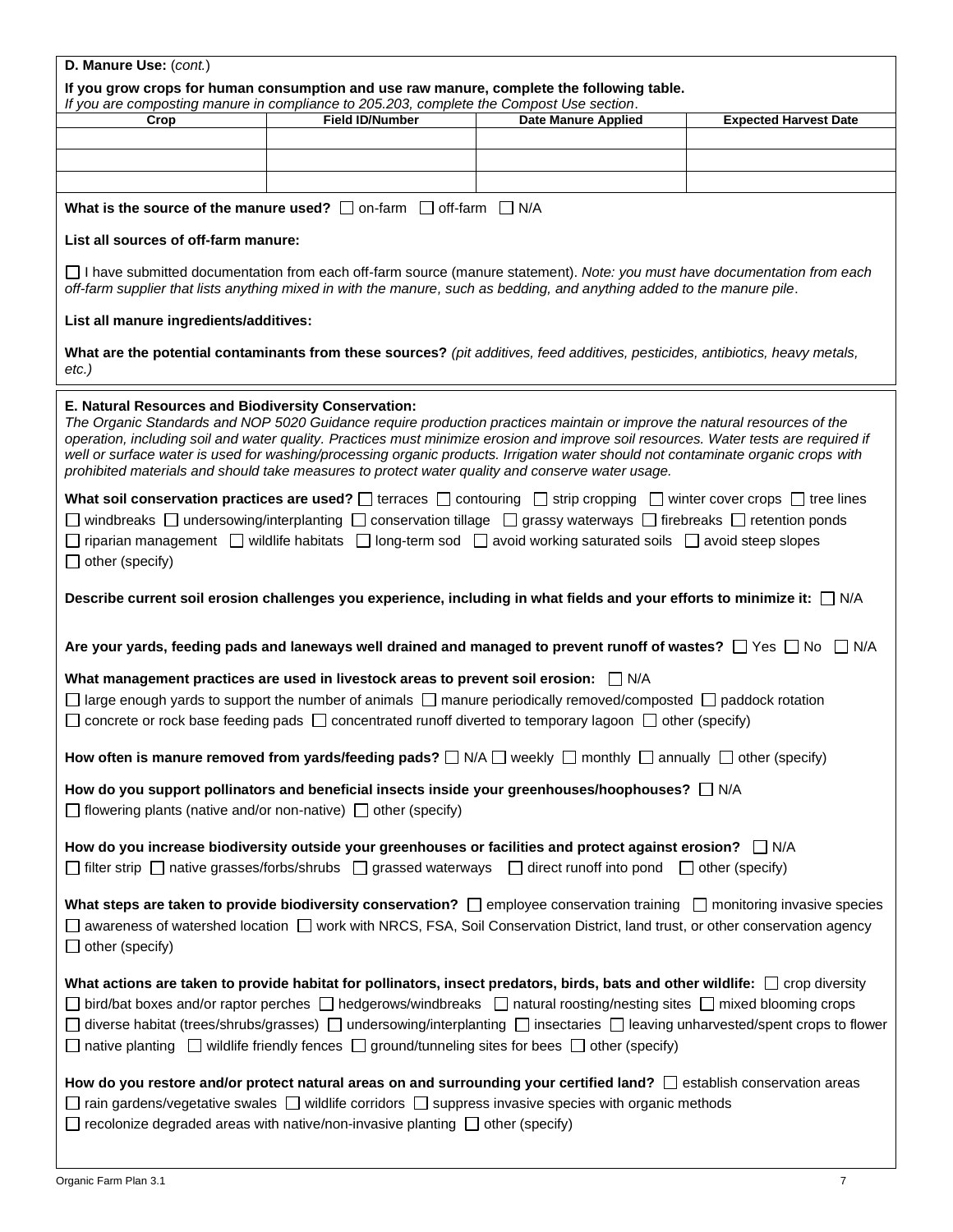| F. Water Use:                                                                                                                                                                                                                                                                                                                                                                                                                            |
|------------------------------------------------------------------------------------------------------------------------------------------------------------------------------------------------------------------------------------------------------------------------------------------------------------------------------------------------------------------------------------------------------------------------------------------|
| Do you use water in your operation? $\Box$ Yes $\Box$ No<br>Use: $\Box$ irrigation $\Box$ livestock $\Box$ milk room $\Box$ foliar spraying $\Box$ washing crops $\Box$ greenhouse $\Box$ other (specify)                                                                                                                                                                                                                                |
| What are your water sources? $\Box$ on-site well(s) $\Box$ river/creek/pond $\Box$ spring $\Box$ municipal/county $\Box$ irrigation district<br>$\Box$ other (specify)                                                                                                                                                                                                                                                                   |
| If water is used for washing crops, what is the source of wash water? $\Box$ on-site well(s) $\Box$ river/creek/pond $\Box$ spring<br>$\Box$ municipal/county $\Box$ other (specify)                                                                                                                                                                                                                                                     |
| $\Box$ I have attached current water tests. (new operations only)                                                                                                                                                                                                                                                                                                                                                                        |
| Type of irrigation system: $\Box$ N/A $\Box$ drip $\Box$ flood $\Box$ center pivot $\Box$ other (specify)                                                                                                                                                                                                                                                                                                                                |
| What input products are applied through the irrigation system? $\Box$ N/A                                                                                                                                                                                                                                                                                                                                                                |
| What products do you use to clean irrigation lines/nozzles? $\Box$ N/A                                                                                                                                                                                                                                                                                                                                                                   |
| Is the irrigation system shared with another operator? $\Box$ Yes $\Box$ No<br>If yes, what products do they use?                                                                                                                                                                                                                                                                                                                        |
| Is the system flushed and documented between conventional and organic use? $\Box$ Yes $\Box$ No                                                                                                                                                                                                                                                                                                                                          |
| How do you manage water for the needs of crops/livestock, native species and/or riparian areas? $\Box$ N/A<br>$\Box$ water conservation $\Box$ planting drought-tolerant natives $\Box$ correct pond locations $\Box$ use fish screens with pumps<br>$\Box$ scheduled irrigation $\Box$ protect/improve natural function of riparian area $\Box$ other (specify)                                                                         |
| Known contaminants in water supplies in your area: (attach residue analysis and/or sanity test results, if applicable)                                                                                                                                                                                                                                                                                                                   |
| How do you minimize water contamination problems? $\Box$ N/A<br>$\Box$ fencing livestock from waterways $\Box$ stream crossing $\Box$ sediment basin $\Box$ fertilizer/compost stored away from water<br>prevent nutrient leaching from over-irrigation [ grassy waterways/wetlands/riparian buffers to filter water<br>$\Box$ other (specify)                                                                                           |
| <b>SECTION 5: Crop Management</b><br>205.205, 205.206                                                                                                                                                                                                                                                                                                                                                                                    |
| The Organic Standards require crop rotation plans that maximize soil organic matter, prevent weed/pest/disease problems and<br>manage deficient or excess plant nutrients. Annual rotations include, but are not limited to, sod, cover crops, green manure crops<br>and catch crops. Perennial cropping systems employ means such as alley cropping, intercropping and hedgerows to introduce<br>biodiversity in lieu of crop rotation. |
| A. Crop Rotation                                                                                                                                                                                                                                                                                                                                                                                                                         |
| Describe your annual crop rotation plans for all fields: $\Box$ N/A                                                                                                                                                                                                                                                                                                                                                                      |
| Describe your annual crop rotation plans for all in-ground greenhouse production: $\Box$ N/A                                                                                                                                                                                                                                                                                                                                             |
| What methods are used to maintain or improve soil organic matter? $\square$ N/A<br>minimize tillage $\Box$ crop rotations that include shallow and deep root structures $\Box$ soil testing to monitor nutrient levels<br>$\Box$ control weeds by mowing, burning or grazing $\Box$ use nitrogen fixing plants (legumes) $\Box$ other (specify)                                                                                          |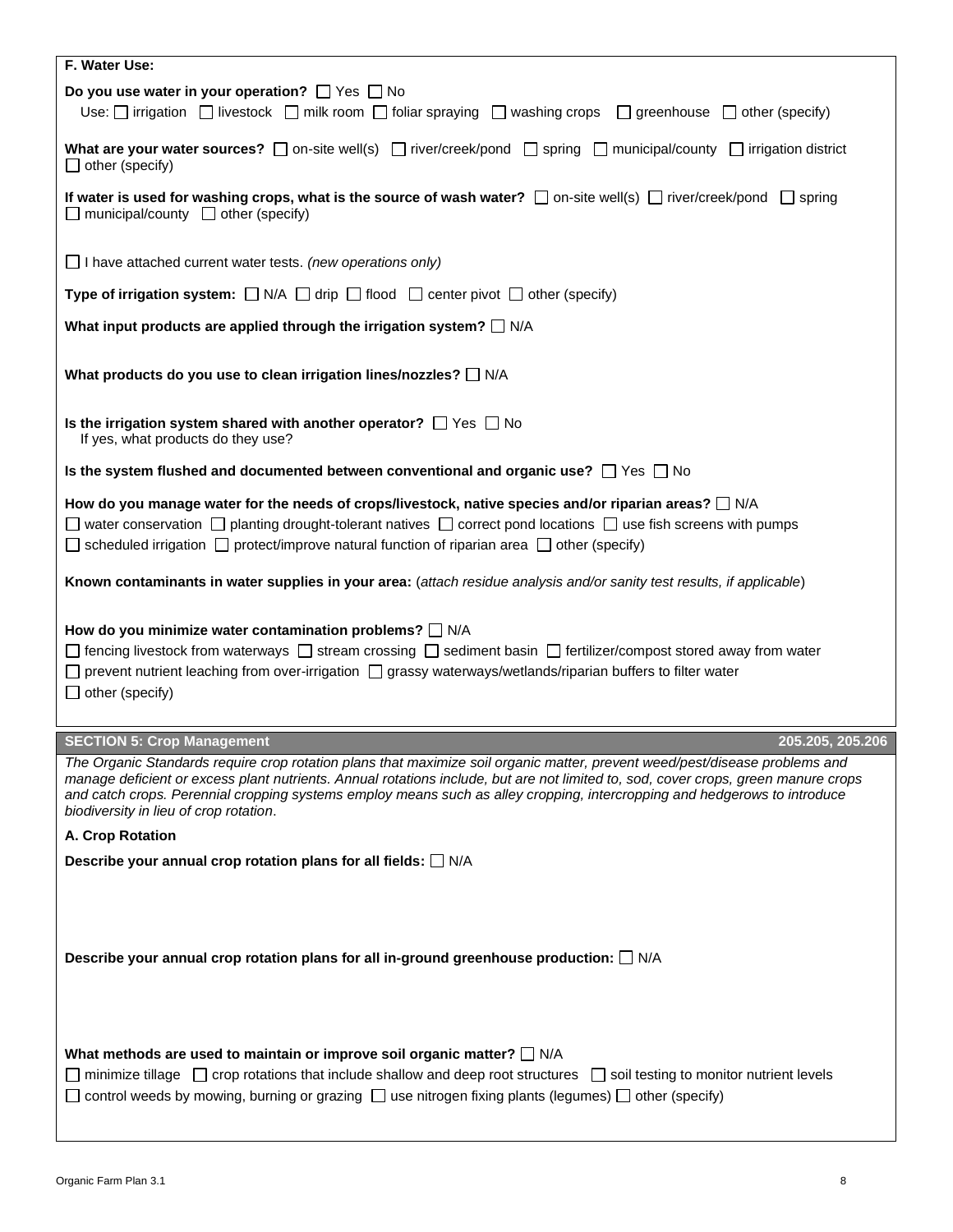| A. Crop Rotation (cont.)                                                                                                                                                                                                                                                                                                                                                                                                                                                                                                                                                                                                                                          |
|-------------------------------------------------------------------------------------------------------------------------------------------------------------------------------------------------------------------------------------------------------------------------------------------------------------------------------------------------------------------------------------------------------------------------------------------------------------------------------------------------------------------------------------------------------------------------------------------------------------------------------------------------------------------|
| What methods are used to manage deficient or excess plant nutrients? $\square$ N/A                                                                                                                                                                                                                                                                                                                                                                                                                                                                                                                                                                                |
| $\Box$ alternating cash and cover crops based on nutrient demand $\Box$ monitoring phosphorus when manure/compost is used                                                                                                                                                                                                                                                                                                                                                                                                                                                                                                                                         |
| soil/tissue testing $\Box$ consultation with agronomists or other resources to ensure nutrient management $\Box$ other (specify)                                                                                                                                                                                                                                                                                                                                                                                                                                                                                                                                  |
| For annual crops, are cover crops in use? $\Box$ Yes $\Box$ No<br>If yes, do the cover crops interrupt different cash crops? $\Box$ Yes $\Box$ No<br>If yes, do the cover crops interrupt the same cash crop? $\Box$ Yes $\Box$ No<br>If no, does your rotation include a diversity of plant species? $\Box$ Yes $\Box$ No                                                                                                                                                                                                                                                                                                                                        |
| Do you leave any fields fallow as part of your crop rotation? $\Box$ Yes $\Box$ No<br>If yes, specify how fields are left and length of fallow period:                                                                                                                                                                                                                                                                                                                                                                                                                                                                                                            |
| For perennial fruit/nut trees and field cropping systems, what practices do you use in lieu of a crop rotation? $\Box$ N/A                                                                                                                                                                                                                                                                                                                                                                                                                                                                                                                                        |
| $□$ native grasses/natural vegetation $□$ mixture of native trees/shrubs/grasses/forbs $□$ hedgerows $□$ windbreaks $□$ field borders                                                                                                                                                                                                                                                                                                                                                                                                                                                                                                                             |
| allow non-invasive plants in fencerows/ditches/understory $\Box$ insectary plants $\Box$ cover crops $\Box$ alley cropping/intercropping                                                                                                                                                                                                                                                                                                                                                                                                                                                                                                                          |
| allow flowering plants to go to seed $\Box$ replace weedy/invasive plants with native plantings $\Box$ other (specify)                                                                                                                                                                                                                                                                                                                                                                                                                                                                                                                                            |
|                                                                                                                                                                                                                                                                                                                                                                                                                                                                                                                                                                                                                                                                   |
| B. Weed Management Plan: no weeds<br>Approved synthetic materials on the National List (205.601) may only be used when management practices fail to prevent or control<br>problems. All weed/pest/disease inputs must be approved. A "restricted" input has specific ways that it may or may not be used. If a<br>"restricted" material is in use, you must show how you comply with the restrictions.                                                                                                                                                                                                                                                            |
| List your problem weeds and the major weed management problems you face at your operation:                                                                                                                                                                                                                                                                                                                                                                                                                                                                                                                                                                        |
| What methods are used in your weed management plan: $\square$ crop rotation $\square$ mowing $\square$ field preparation $\square$ delayed seeding<br>natural mulch $\Box$ biodegradable mulch $\Box$ synthetic mulch $\Box$ corn gluten $\Box$ conventional herbicides $\Box$ summer fallow<br>□ avoiding weed seed set □ soil sterilization □ flame weeding □ monitoring soil temperature □ using fast emerging varieties<br>□ hand/mechanical cultivation □ smother crops □ livestock grazing □ restricted herbicides □ clean equipment prior to entry<br>irrigation management $\Box$ replace weedy/invasive plants with native plants $\Box$ other (specify) |
| If you use restricted herbicides, list products used, locations used and how you comply with the restrictions: $\Box$ N/A                                                                                                                                                                                                                                                                                                                                                                                                                                                                                                                                         |
| If you use restricted herbicides, do you document their use including field IDs and dates used? $\Box$ Yes $\Box$ No $\Box$ N/A                                                                                                                                                                                                                                                                                                                                                                                                                                                                                                                                   |
| Is plastic or other synthetic mulch removed at the end of the growing or harvest season? $\square$ Yes $\square$ No $\square$ N/A<br>If no, why not?                                                                                                                                                                                                                                                                                                                                                                                                                                                                                                              |
| If you use corn gluten, is the corn genetically modified? $\Box$ Yes $\Box$ No $\Box$ N/A<br>If no, what verification do you have?                                                                                                                                                                                                                                                                                                                                                                                                                                                                                                                                |
| If you use newspaper or other paper for mulch, is it glossy paper or have colored inks? $\Box$ Yes $\Box$ No $\Box$ N/A                                                                                                                                                                                                                                                                                                                                                                                                                                                                                                                                           |
| Rate the effectiveness of your weed management program: $\Box$ excellent $\Box$ satisfactory $\Box$ needs improvement<br>Any changes anticipated?                                                                                                                                                                                                                                                                                                                                                                                                                                                                                                                 |
| C. Pest Management Plan: no pest problems                                                                                                                                                                                                                                                                                                                                                                                                                                                                                                                                                                                                                         |
| What pests do you currently control or anticipate having to control?<br>$\square$ birds<br>$\Box$ rodents<br>$\Box$ insects (specify):                                                                                                                                                                                                                                                                                                                                                                                                                                                                                                                            |
| $\Box$ other pests (specify):                                                                                                                                                                                                                                                                                                                                                                                                                                                                                                                                                                                                                                     |
| Do you work with a pest control advisor? $\Box$ Yes $\Box$ No<br>If yes, provide name and contact information:                                                                                                                                                                                                                                                                                                                                                                                                                                                                                                                                                    |
|                                                                                                                                                                                                                                                                                                                                                                                                                                                                                                                                                                                                                                                                   |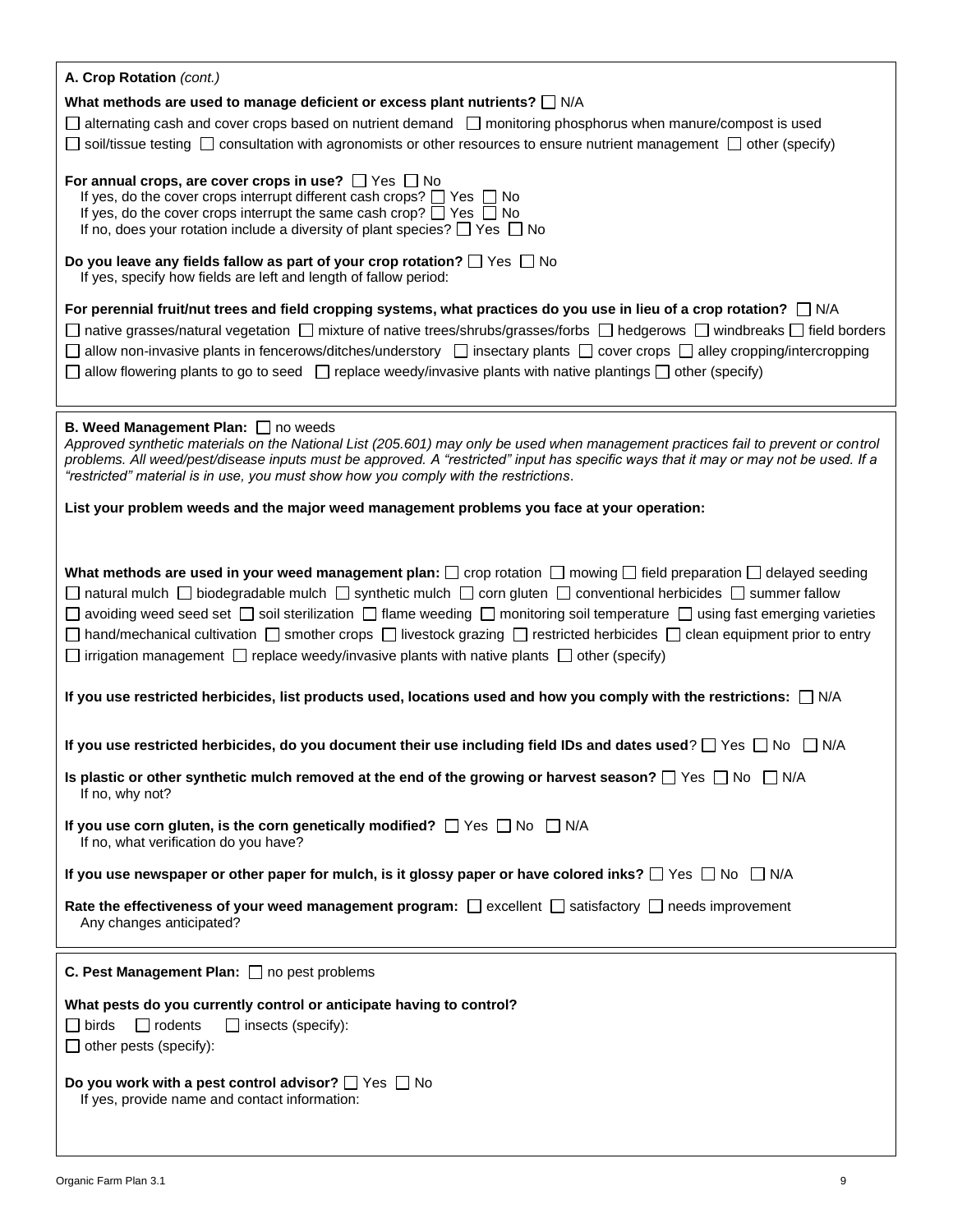| C. Pest Management Plan: (cont.)                                                                                                                                                                                                                                                                                                                                                                                                                                                                                                                                                                                                                                                                                                                                                                                                                                                                                                                                         |                                                                                                                                                                                                                                                                                                                                                                             |                                                    |                                                                |  |  |  |
|--------------------------------------------------------------------------------------------------------------------------------------------------------------------------------------------------------------------------------------------------------------------------------------------------------------------------------------------------------------------------------------------------------------------------------------------------------------------------------------------------------------------------------------------------------------------------------------------------------------------------------------------------------------------------------------------------------------------------------------------------------------------------------------------------------------------------------------------------------------------------------------------------------------------------------------------------------------------------|-----------------------------------------------------------------------------------------------------------------------------------------------------------------------------------------------------------------------------------------------------------------------------------------------------------------------------------------------------------------------------|----------------------------------------------------|----------------------------------------------------------------|--|--|--|
| What strategies are used in your pest control program? N/A<br>Section 205.206 specifies that compliant strategies must be used to control pests prior to any restricted pest control material use.<br>□ crop rotation □ selection of plant species/varieties □ natural habitats for enemies □ timing of planting □ monitoring<br>$\Box$ companion planting $\Box$ bird/bat houses and/or raptor perches $\Box$ hand picking/physical removal $\Box$ frog ponds $\Box$ trap crops<br>$\Box$ physical barrier/row covers $\Box$ traps/lures $\Box$ release of beneficials/predators/parasites $\Box$ insect repellents $\Box$ animal repellents<br>□ clean off equipment prior to entry □ stagger mowing/tilling □ use of approved products □ use of restricted products<br>$\Box$ limited use of <b>prohibited</b> products $\Box$ other (specify)<br>List all pest control materials used or intended for use on organic and transitional greenhouse, seedling and field |                                                                                                                                                                                                                                                                                                                                                                             |                                                    |                                                                |  |  |  |
| production: $\Box$ N/A                                                                                                                                                                                                                                                                                                                                                                                                                                                                                                                                                                                                                                                                                                                                                                                                                                                                                                                                                   | For newly certifying fields and in-ground greenhouse crop production, all inputs used for the last three years must be listed on your<br>Field/Greenhouse History Affidavit. Attach labels or have labels available for inspection, as applicable. See NOP 205.601 and .602<br>or the Baystate Organic Certifiers website for further information on researching materials. |                                                    |                                                                |  |  |  |
| Pest                                                                                                                                                                                                                                                                                                                                                                                                                                                                                                                                                                                                                                                                                                                                                                                                                                                                                                                                                                     | <b>Control Material and Source/Brand Name/Manufacturer</b>                                                                                                                                                                                                                                                                                                                  | Approved (A),<br>Restricted (R),<br>Prohibited (P) | If Restricted, Describe<br><b>Compliance with Restrictions</b> |  |  |  |
|                                                                                                                                                                                                                                                                                                                                                                                                                                                                                                                                                                                                                                                                                                                                                                                                                                                                                                                                                                          |                                                                                                                                                                                                                                                                                                                                                                             |                                                    |                                                                |  |  |  |
|                                                                                                                                                                                                                                                                                                                                                                                                                                                                                                                                                                                                                                                                                                                                                                                                                                                                                                                                                                          |                                                                                                                                                                                                                                                                                                                                                                             |                                                    |                                                                |  |  |  |
|                                                                                                                                                                                                                                                                                                                                                                                                                                                                                                                                                                                                                                                                                                                                                                                                                                                                                                                                                                          |                                                                                                                                                                                                                                                                                                                                                                             |                                                    |                                                                |  |  |  |
| What strategies do you use to coexist with and reduce conflicts with predators? □ N/A<br>□ use guard animals □ predator lights □ restrict grazing when predator pressure is high □ night corrals □ electric fencing<br>$\Box$ livestock bred for protective instincts $\Box$ small and large animals grazed together $\Box$ other (specify)<br>Do you keep records of pest material use including field IDs and amounts and dates applied to fields/crops? $\Box$ Yes $\Box$ No                                                                                                                                                                                                                                                                                                                                                                                                                                                                                          |                                                                                                                                                                                                                                                                                                                                                                             |                                                    |                                                                |  |  |  |
| D. Disease Management Plan: no disease problems<br>What diseases do you control or anticipate having to control?                                                                                                                                                                                                                                                                                                                                                                                                                                                                                                                                                                                                                                                                                                                                                                                                                                                         |                                                                                                                                                                                                                                                                                                                                                                             |                                                    |                                                                |  |  |  |
| What strategies are used in your disease control program? $\Box$ N/A<br>Section 205.206 specifies that compliant strategies must be used to control disease prior to any restricted disease control material<br>use.<br>$\Box$ crop rotation $\Box$ field sanitation $\Box$ plant spacing $\Box$ selection of disease resistant varieties $\Box$ vector management<br>□ soil balancing □ solarization □ companion planting □ compost tea □ irrigation management □ growing location                                                                                                                                                                                                                                                                                                                                                                                                                                                                                      |                                                                                                                                                                                                                                                                                                                                                                             |                                                    |                                                                |  |  |  |
|                                                                                                                                                                                                                                                                                                                                                                                                                                                                                                                                                                                                                                                                                                                                                                                                                                                                                                                                                                          | $\Box$ early removal of diseased plants $\Box$ clean off equipment prior to entry $\Box$ timing of planting/cultivating<br>$\Box$ use of approved materials $\Box$ use of restricted materials $\Box$ limited use of prohibited materials $\Box$ other (specify)                                                                                                            |                                                    |                                                                |  |  |  |
| List all disease control materials used or available for use on organic and transitional fields: $\Box$ N/A<br>For newly certifying fields, all inputs used for the last three years must be listed on your Field/Greenhouse History Affidavit. Attach<br>labels or have labels available for inspection, as applicable. See NOP 205.601 and .602 or the Baystate Organic Certifiers website<br>for further information on researching materials.                                                                                                                                                                                                                                                                                                                                                                                                                                                                                                                        |                                                                                                                                                                                                                                                                                                                                                                             |                                                    |                                                                |  |  |  |
| <b>Disease</b>                                                                                                                                                                                                                                                                                                                                                                                                                                                                                                                                                                                                                                                                                                                                                                                                                                                                                                                                                           | <b>Control Material and Source/Brand Name/Manufacturer</b>                                                                                                                                                                                                                                                                                                                  | Approved (A),<br>Restricted (R),<br>Prohibited (P) | If Restricted, Describe<br><b>Compliance with Restrictions</b> |  |  |  |
|                                                                                                                                                                                                                                                                                                                                                                                                                                                                                                                                                                                                                                                                                                                                                                                                                                                                                                                                                                          |                                                                                                                                                                                                                                                                                                                                                                             |                                                    |                                                                |  |  |  |
|                                                                                                                                                                                                                                                                                                                                                                                                                                                                                                                                                                                                                                                                                                                                                                                                                                                                                                                                                                          |                                                                                                                                                                                                                                                                                                                                                                             |                                                    |                                                                |  |  |  |
|                                                                                                                                                                                                                                                                                                                                                                                                                                                                                                                                                                                                                                                                                                                                                                                                                                                                                                                                                                          |                                                                                                                                                                                                                                                                                                                                                                             |                                                    |                                                                |  |  |  |
|                                                                                                                                                                                                                                                                                                                                                                                                                                                                                                                                                                                                                                                                                                                                                                                                                                                                                                                                                                          |                                                                                                                                                                                                                                                                                                                                                                             |                                                    |                                                                |  |  |  |
|                                                                                                                                                                                                                                                                                                                                                                                                                                                                                                                                                                                                                                                                                                                                                                                                                                                                                                                                                                          |                                                                                                                                                                                                                                                                                                                                                                             |                                                    |                                                                |  |  |  |
|                                                                                                                                                                                                                                                                                                                                                                                                                                                                                                                                                                                                                                                                                                                                                                                                                                                                                                                                                                          |                                                                                                                                                                                                                                                                                                                                                                             |                                                    |                                                                |  |  |  |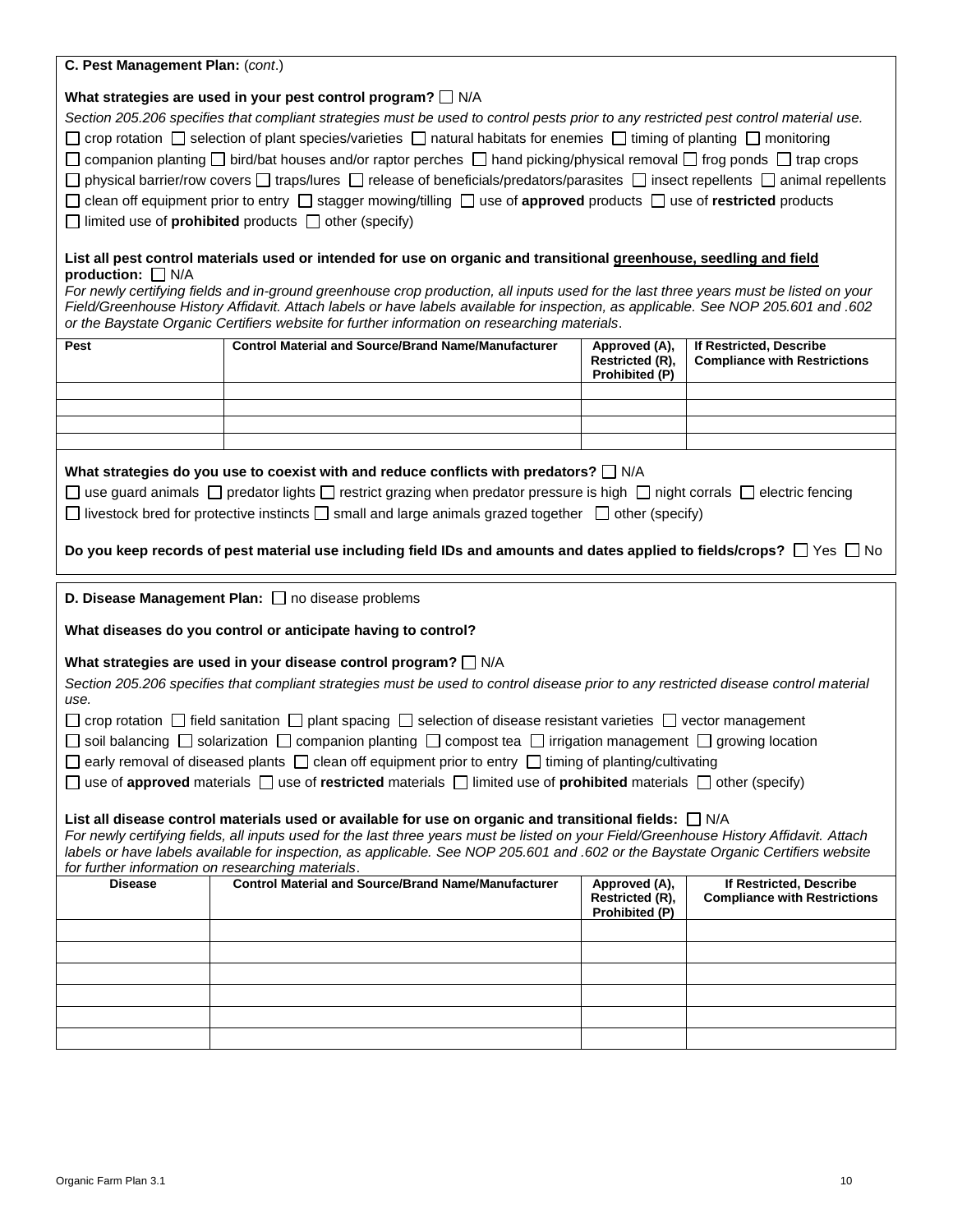#### **SECTION 6: Maintenance of Organic Integrity 205.201, 205.201, 205.202, 205.272**

#### **A. Adjoining Land Use:**  $\Box$  Not Applicable

*The Organic Standards requires that organic production areas have distinct boundaries and buffer zones to prevent the unintended application or contact with potential prohibited substance applied to adjoining non-organic land. Buffers must be sufficient in size or other features (windbreaks, diversion ditches) to prevent contact. Show adjoining land use on maps. Abutter Forms may be required when buffers insufficient to an adjacent source of potential contamination. Buffers will be checked at your inspection.*

### **List all buffers maintained between organic land and adjoining potential contamination sources. Location or Field ID Type of Buffer (Cropland, Treeline, Hedgerow, Grass Strip, Wildlife Planting) Width of Buffer Adjoining Land Use If Crop is Harvested from Buffer, Describe Use (Sale, Non-Organic Livestock Feed, Seed, Etc.) If you harvest crops from your buffer areas, how do you protect organic crops from contact with non-organic buffer crops during harvest?** □ N/A What written notification do you have to prevent accidental contamination of organic crops?  $\Box$  none  $\Box$  DOT  $\Box$  FSA  $\Box$  utilities  $\Box$  aerial spray companies  $\Box$  adjoining landowners  $\Box$  other (specify)

**Have you posted "No Spray" signs along roadsides that adjoin organic fields?**  $\Box$  Yes  $\Box$  No

#### **Do any fields or portions of fields flood frequently (more than once every 10 years)?**  $\Box$  Yes  $\Box$  No If yes, list locations:

|                                                           | Transitional Crops: If you grow any transitional crops, please fill out the following table:                                      |                  |                          | N/A |                                                                         |                                       |  |
|-----------------------------------------------------------|-----------------------------------------------------------------------------------------------------------------------------------|------------------|--------------------------|-----|-------------------------------------------------------------------------|---------------------------------------|--|
| <b>Specific Transitional Crops/Varieties</b>              |                                                                                                                                   |                  | <b>Location(s) Grown</b> |     |                                                                         | <b>Acreage/Estimated Yield</b>        |  |
|                                                           |                                                                                                                                   |                  |                          |     |                                                                         |                                       |  |
|                                                           |                                                                                                                                   |                  |                          |     |                                                                         |                                       |  |
|                                                           |                                                                                                                                   |                  |                          |     |                                                                         |                                       |  |
|                                                           |                                                                                                                                   |                  |                          |     |                                                                         |                                       |  |
|                                                           |                                                                                                                                   |                  |                          |     |                                                                         |                                       |  |
|                                                           |                                                                                                                                   |                  |                          |     |                                                                         |                                       |  |
| <b>Specific</b><br>Conventional<br><b>Crops/Varieties</b> | Conventional Crops: If you grow any conventional crops, please fill out the following table: $\Box$ N/A<br><b>Field ID/Number</b> | Total<br>Acreage | <b>Inputs Used</b>       |     | <b>Planned Use</b><br>(Sale, Seed, Non-Organic<br>Livestock Feed, Etc.) | <b>Is Crop</b><br>GMO?<br>(Yes or No) |  |
|                                                           |                                                                                                                                   |                  |                          |     |                                                                         |                                       |  |
|                                                           |                                                                                                                                   |                  |                          |     |                                                                         |                                       |  |
|                                                           |                                                                                                                                   |                  |                          |     |                                                                         |                                       |  |
|                                                           |                                                                                                                                   |                  |                          |     |                                                                         |                                       |  |
|                                                           |                                                                                                                                   |                  |                          |     |                                                                         |                                       |  |
|                                                           |                                                                                                                                   |                  |                          |     |                                                                         |                                       |  |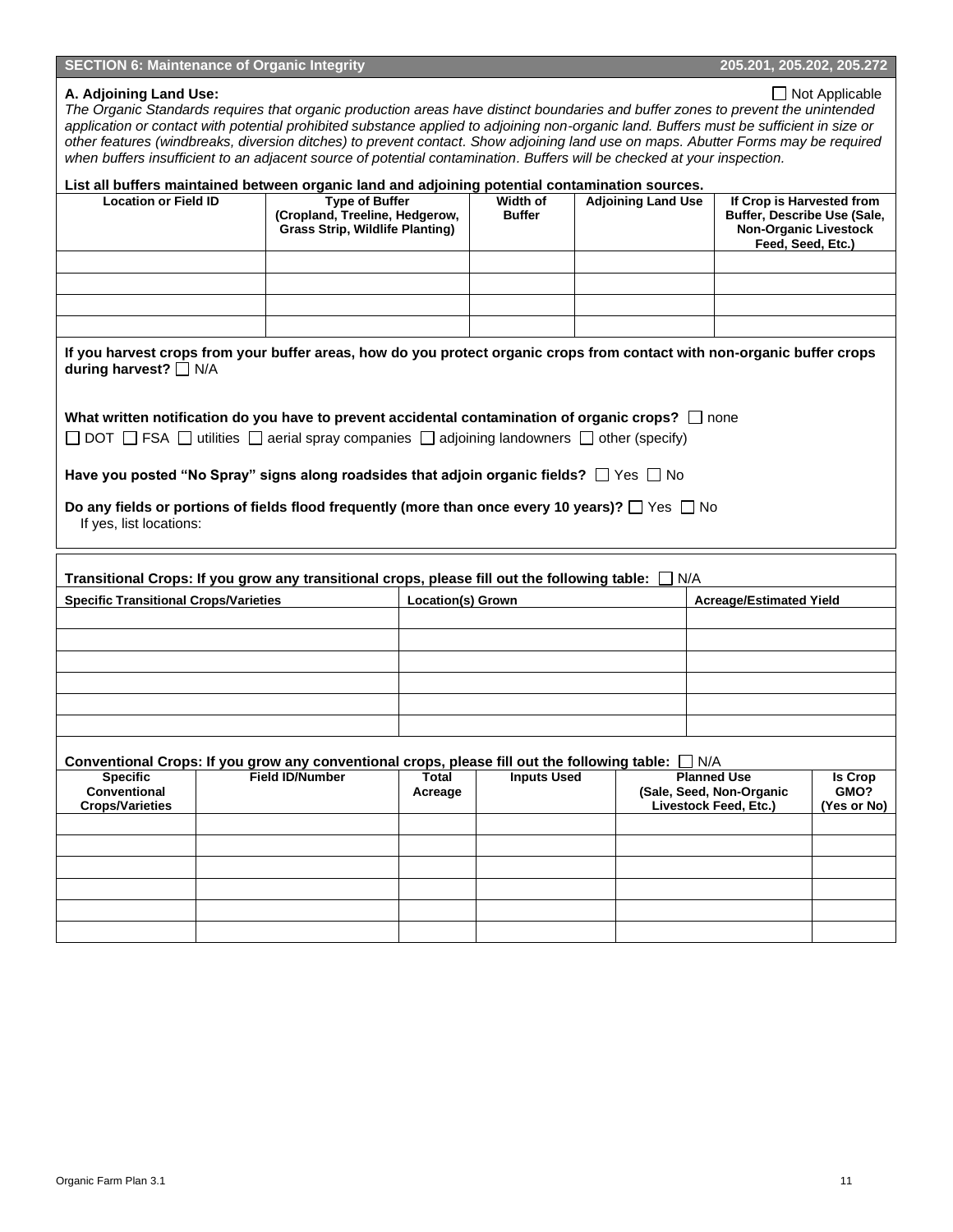## **B. Equipment:**

*To prevent commingling and contamination, all equipment used in organic crop production must be free of non-organic crop residue and prohibited materials (205.272). Equipment used for both organic and conventional farming must be cleaned prior to use on organic fields or crops. Equipment used in transitional fields do not need be cleaned prior to use in organic fields.*

| List equipment used for planting, tillage, spraying and harvest. Attach additional sheets if necessary. $\Box$ N/A                                                                                                                                     |                                                      |                                                                |                                                                  |  |  |  |
|--------------------------------------------------------------------------------------------------------------------------------------------------------------------------------------------------------------------------------------------------------|------------------------------------------------------|----------------------------------------------------------------|------------------------------------------------------------------|--|--|--|
| <b>Equipment Type</b>                                                                                                                                                                                                                                  | Owned (O),<br>Rented (R),<br><b>Custom Hired (C)</b> | <b>Used on Both Organic</b><br>and Conventional<br>(Yes or No) | <b>How Is Equipment Cleaned Before Use</b><br>on Organic Fields? |  |  |  |
|                                                                                                                                                                                                                                                        |                                                      |                                                                |                                                                  |  |  |  |
|                                                                                                                                                                                                                                                        |                                                      |                                                                |                                                                  |  |  |  |
|                                                                                                                                                                                                                                                        |                                                      |                                                                |                                                                  |  |  |  |
|                                                                                                                                                                                                                                                        |                                                      |                                                                |                                                                  |  |  |  |
|                                                                                                                                                                                                                                                        |                                                      |                                                                |                                                                  |  |  |  |
|                                                                                                                                                                                                                                                        |                                                      |                                                                |                                                                  |  |  |  |
|                                                                                                                                                                                                                                                        |                                                      |                                                                |                                                                  |  |  |  |
|                                                                                                                                                                                                                                                        |                                                      |                                                                |                                                                  |  |  |  |
|                                                                                                                                                                                                                                                        |                                                      |                                                                |                                                                  |  |  |  |
|                                                                                                                                                                                                                                                        |                                                      |                                                                |                                                                  |  |  |  |
|                                                                                                                                                                                                                                                        |                                                      |                                                                |                                                                  |  |  |  |
|                                                                                                                                                                                                                                                        |                                                      |                                                                |                                                                  |  |  |  |
|                                                                                                                                                                                                                                                        |                                                      |                                                                |                                                                  |  |  |  |
|                                                                                                                                                                                                                                                        |                                                      |                                                                |                                                                  |  |  |  |
| Is your equipment maintained so that fuel, oil and hydraulic fluid do not leak? $\Box$ Yes $\Box$ No $\Box$ N/A                                                                                                                                        |                                                      |                                                                |                                                                  |  |  |  |
| Is your sprayer dedicated to organic use? $\Box$ Yes $\Box$ No $\Box$ N/A<br>If no, describe how you ensure no contamination occurs from non-organic use:                                                                                              |                                                      |                                                                |                                                                  |  |  |  |
| Any other equipment in use potentially contaminated by previous uses? $\Box$ Yes $\Box$ No $\Box$ N/A                                                                                                                                                  |                                                      |                                                                |                                                                  |  |  |  |
| If yes, describe what equipment and how:                                                                                                                                                                                                               |                                                      |                                                                |                                                                  |  |  |  |
|                                                                                                                                                                                                                                                        |                                                      |                                                                |                                                                  |  |  |  |
|                                                                                                                                                                                                                                                        |                                                      |                                                                |                                                                  |  |  |  |
| C. Harvest:<br>The Organic Standards require that containers, bins and packaging materials must not contain synthetic fungicides, preservatives or<br>fumigants. All reusable containers must be thoroughly cleaned and pose no risk of contamination. |                                                      |                                                                |                                                                  |  |  |  |
| How are your organic crops harvested (check all that apply): $\Box$ mechanical $\Box$ by hand $\Box$ U-Pick                                                                                                                                            |                                                      |                                                                |                                                                  |  |  |  |
| Are any organic crops custom harvested? $\Box$ Yes $\Box$ No<br>If yes, provide their name and contact information:                                                                                                                                    |                                                      |                                                                |                                                                  |  |  |  |
| If custom harvest equipment is used on both organic and conventional areas, provide separate equipment clean out procedures.                                                                                                                           |                                                      |                                                                |                                                                  |  |  |  |
| Describe steps taken to protect organic crops from commingling and contamination during harvest:                                                                                                                                                       |                                                      |                                                                |                                                                  |  |  |  |
|                                                                                                                                                                                                                                                        |                                                      |                                                                |                                                                  |  |  |  |
|                                                                                                                                                                                                                                                        |                                                      |                                                                |                                                                  |  |  |  |
| What containers are used for harvesting? $\Box$ gravity wagons/boxes $\Box$ truck boxes $\Box$ cardboard/waxed boxes<br>$\Box$ wooden totes $\Box$ plastic totes/containers $\Box$ other (specify)                                                     |                                                      |                                                                |                                                                  |  |  |  |
| Are containers new or used?<br>$\Box$ new $\Box$ used<br>If used, how are you preventing potential contamination from prior use?                                                                                                                       |                                                      |                                                                |                                                                  |  |  |  |
| Are the containers dedicated to organic use? $\Box$ Yes $\Box$ No<br>If no, how do you prevent contamination from non-organic use?                                                                                                                     |                                                      |                                                                |                                                                  |  |  |  |
| Describe potential contamination or commingling problems you have with harvesting organic crops:                                                                                                                                                       |                                                      |                                                                |                                                                  |  |  |  |
|                                                                                                                                                                                                                                                        |                                                      |                                                                |                                                                  |  |  |  |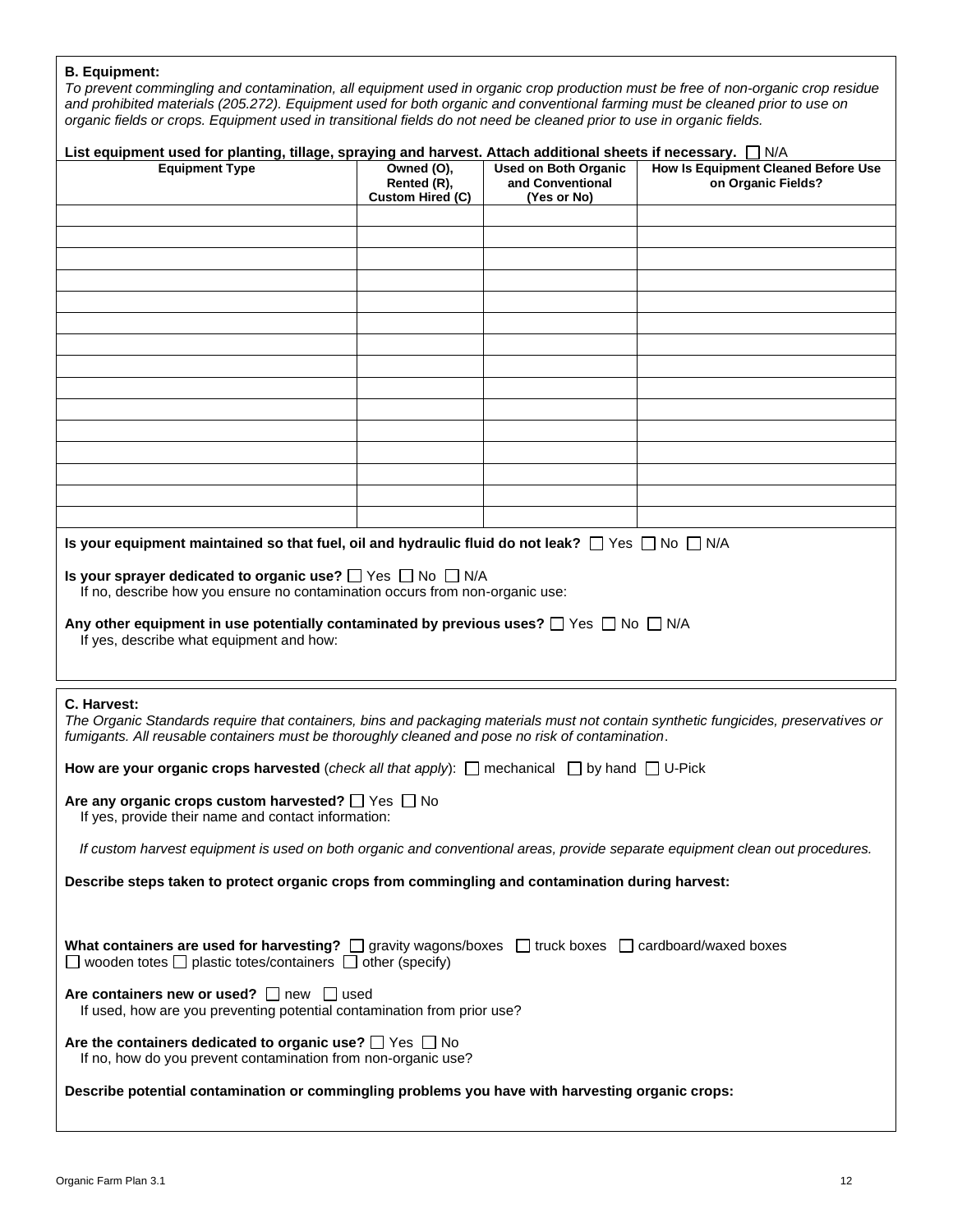| D. Post-Harvest Handling:<br>$\Box$ Not Applicable<br>The Organic Standards requires post-harvest handling procedures do not contaminate organic products with non-organic crops or<br>prohibited materials. Post-harvest handling include produce washing and/or packing, seed or grain cleaning, corn shelling, etc.                                                                                                                                                                                                                                                                                                                                                                                              |                                                                    |                                                                                                                     |          |                                                                      |  |
|---------------------------------------------------------------------------------------------------------------------------------------------------------------------------------------------------------------------------------------------------------------------------------------------------------------------------------------------------------------------------------------------------------------------------------------------------------------------------------------------------------------------------------------------------------------------------------------------------------------------------------------------------------------------------------------------------------------------|--------------------------------------------------------------------|---------------------------------------------------------------------------------------------------------------------|----------|----------------------------------------------------------------------|--|
| Describe your post-harvest handling procedures and any equipment used. Be sure to include any washing or packing of<br>crops, brushing off dirt, storage, etc. If produce is washed, list all synthetic and non-synthetic additives to wash water.                                                                                                                                                                                                                                                                                                                                                                                                                                                                  |                                                                    |                                                                                                                     |          |                                                                      |  |
|                                                                                                                                                                                                                                                                                                                                                                                                                                                                                                                                                                                                                                                                                                                     |                                                                    |                                                                                                                     |          |                                                                      |  |
| How do you protect water quality during post-harvest handling? D pre-treatment of wastewater before it enters wetlands<br>$\Box$ constructed wetlands $\Box$ sediment ponds $\Box$ water recycling $\Box$ other (specify)                                                                                                                                                                                                                                                                                                                                                                                                                                                                                           |                                                                    |                                                                                                                     |          |                                                                      |  |
| Is the processing area and equipment used for both organic and non-organic products? $\Box$ Yes $\Box$ No<br>If yes, describe steps taken to prevent commingling and contamination:                                                                                                                                                                                                                                                                                                                                                                                                                                                                                                                                 |                                                                    |                                                                                                                     |          |                                                                      |  |
| Does packaging present any contamination problems for your organic products? $\Box$ Yes $\Box$ No<br>If yes, describe what they are:                                                                                                                                                                                                                                                                                                                                                                                                                                                                                                                                                                                |                                                                    |                                                                                                                     |          |                                                                      |  |
| <b>Check types of packaging material used:</b> $\Box$ bulk $\Box$ paper $\Box$ cardboard $\Box$ wood $\Box$ glass $\Box$ metal $\Box$ foil $\Box$ plastic<br>$\Box$ waxed paper $\Box$ aseptic $\Box$ natural fiber $\Box$ synthetic fiber $\Box$ other (specify)                                                                                                                                                                                                                                                                                                                                                                                                                                                   |                                                                    |                                                                                                                     |          |                                                                      |  |
| In what form are finished products shipped? $\Box$ dry bulk $\Box$ liquid bulk $\Box$ tote bags $\Box$ tote boxes $\Box$ paper bags<br>$\Box$ foil bags $\Box$ metal drums $\Box$ cardboard drums $\Box$ cardboard cases $\Box$ plastic crates $\Box$ other (specify)                                                                                                                                                                                                                                                                                                                                                                                                                                               |                                                                    |                                                                                                                     |          |                                                                      |  |
| <b>E. Crop Storage:</b> $\Box$ no crop storage<br>Crop storage is defined as the time period between harvest and sale for any product not sold directly from the field/growing area.<br>Operators must keep organic and non-organic crops in separate storage areas and prevent commingling and contamination. Storage<br>records must be maintained.                                                                                                                                                                                                                                                                                                                                                               |                                                                    |                                                                                                                     |          |                                                                      |  |
| List all storage locations.                                                                                                                                                                                                                                                                                                                                                                                                                                                                                                                                                                                                                                                                                         |                                                                    |                                                                                                                     |          |                                                                      |  |
| <b>Storage ID</b>                                                                                                                                                                                                                                                                                                                                                                                                                                                                                                                                                                                                                                                                                                   | <b>Type of Crop Stored</b>                                         | <b>Storage Type</b><br>(Fridge, Walk-In, Root Cellar,<br>Barn, Mow, Silo, Etc.)                                     | Capacity | Organic (O),<br>Transitional (T),<br>Buffer (B),<br>Conventional (C) |  |
|                                                                                                                                                                                                                                                                                                                                                                                                                                                                                                                                                                                                                                                                                                                     |                                                                    |                                                                                                                     |          |                                                                      |  |
|                                                                                                                                                                                                                                                                                                                                                                                                                                                                                                                                                                                                                                                                                                                     |                                                                    |                                                                                                                     |          |                                                                      |  |
|                                                                                                                                                                                                                                                                                                                                                                                                                                                                                                                                                                                                                                                                                                                     |                                                                    |                                                                                                                     |          |                                                                      |  |
|                                                                                                                                                                                                                                                                                                                                                                                                                                                                                                                                                                                                                                                                                                                     | If yes, how do you segregate organic crops from non-organic crops? | Do you use the same storage areas for organic, transitional, buffer and/or conventional crops? $\Box$ Yes $\Box$ No |          |                                                                      |  |
| How do you clean storage units prior to storage of organic crops?                                                                                                                                                                                                                                                                                                                                                                                                                                                                                                                                                                                                                                                   |                                                                    |                                                                                                                     |          |                                                                      |  |
| What kind of pests do you have in storage?<br>$\Box$ flying insects $\Box$ crawling insects $\Box$ rodents $\Box$ spiders $\Box$ birds $\Box$ other (specify)                                                                                                                                                                                                                                                                                                                                                                                                                                                                                                                                                       |                                                                    |                                                                                                                     |          |                                                                      |  |
| What type of pest management practices are used in crop storage areas? $\Box$ none $\Box$ removal of exterior habitat/food sources<br>□ raptor perches □ inspection zones around interior perimeter □ sheet meal on building exterior □ good sanitation<br>$\Box$ incoming ingredient inspection for pests $\Box$ sealed doors/windows $\Box$ screened windows/vents $\Box$ physical barriers<br>$\Box$ positive air pressure in facility $\Box$ ultrasound/light devices $\Box$ sticky traps $\Box$ repairs of holes/cracks, etc. $\Box$ crack/crevice spray<br>$\Box$ electrocutors $\Box$ use of beneficials $\Box$ pheromone traps $\Box$ scare eye balloons $\Box$ freezing treatments $\Box$ mechanical traps |                                                                    |                                                                                                                     |          |                                                                      |  |
| $\Box$ heat treatments $\Box$ vacuum treatments $\Box$ air showers/curtains $\Box$ other (specify)<br>Do you keep records of your pest monitoring and management activities? $\Box$ Yes $\Box$ No                                                                                                                                                                                                                                                                                                                                                                                                                                                                                                                   |                                                                    |                                                                                                                     |          |                                                                      |  |
|                                                                                                                                                                                                                                                                                                                                                                                                                                                                                                                                                                                                                                                                                                                     |                                                                    |                                                                                                                     |          |                                                                      |  |
| Do you use any materials on or around stored crops? $\Box$ Yes $\Box$ No<br>If yes, please list all materials and reasons for use:                                                                                                                                                                                                                                                                                                                                                                                                                                                                                                                                                                                  |                                                                    |                                                                                                                     |          |                                                                      |  |
| <b>Check all aspects of waste management that are used on your farm:</b> $\Box$ none $\Box$ on-site dumpster $\Box$ material recycling<br>composting $\Box$ daily pick-up of waste $\Box$ field application of waste $\Box$ dust collection systems $\Box$ other (specify)                                                                                                                                                                                                                                                                                                                                                                                                                                          |                                                                    |                                                                                                                     |          |                                                                      |  |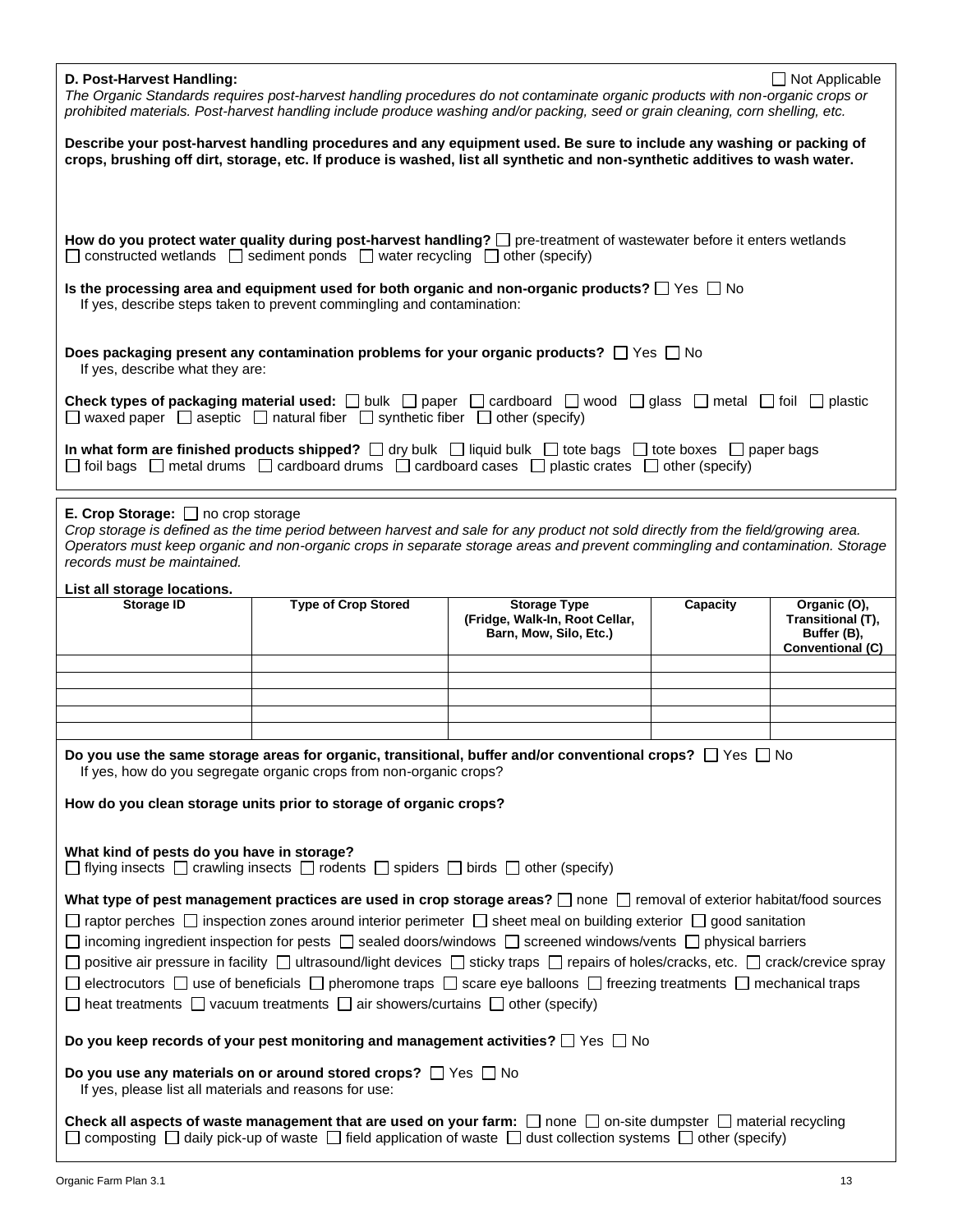| F. Transportation:<br>$\Box$ Not Applicable                                                                                                                                                                                                                                                                                                                                                                                                                                                                                                                                                                                                                                                                                                                                                                                      |  |  |  |  |
|----------------------------------------------------------------------------------------------------------------------------------------------------------------------------------------------------------------------------------------------------------------------------------------------------------------------------------------------------------------------------------------------------------------------------------------------------------------------------------------------------------------------------------------------------------------------------------------------------------------------------------------------------------------------------------------------------------------------------------------------------------------------------------------------------------------------------------|--|--|--|--|
| Describe how organic products are transported to market and who is responsible for transportation:                                                                                                                                                                                                                                                                                                                                                                                                                                                                                                                                                                                                                                                                                                                               |  |  |  |  |
| What potential contamination or commingling problem do you have with the transport of organic crops to market? $\Box$ N/A                                                                                                                                                                                                                                                                                                                                                                                                                                                                                                                                                                                                                                                                                                        |  |  |  |  |
| What steps are taken to protect the integrity of organic products during transport to market?<br>$\Box$ dedicated organic $\Box$ product sealed in impermeable containers $\Box$ cleaning/inspecting transport units prior to loading<br>$\Box$ letter/contract with transport company stating organic requirements $\Box$ use of Clean Truck Affidavits $\Box$ other (specify)                                                                                                                                                                                                                                                                                                                                                                                                                                                  |  |  |  |  |
| <b>SECTION 7: Monitoring and Recordkeeping</b><br>205.103                                                                                                                                                                                                                                                                                                                                                                                                                                                                                                                                                                                                                                                                                                                                                                        |  |  |  |  |
| The Organic Standards require that records disclose all activities and transactions of the operation, be maintained for 5 years, and<br>demonstrate compliance with the NOP Rule. Organic products must be tracked back to the field/location where they were<br>produced/harvested. All records must be accessible to the inspector.                                                                                                                                                                                                                                                                                                                                                                                                                                                                                            |  |  |  |  |
| A. Monitoring:                                                                                                                                                                                                                                                                                                                                                                                                                                                                                                                                                                                                                                                                                                                                                                                                                   |  |  |  |  |
| How do you monitor the effectiveness of your soil conservation program? $\Box$ N/A $\Box$ soil tests $\Box$ tissue tests<br>$\Box$ recorded observation of soil $\Box$ recorded observation of crop health $\Box$ other (specify)                                                                                                                                                                                                                                                                                                                                                                                                                                                                                                                                                                                                |  |  |  |  |
| How often do you conduct soil monitoring? $\Box$ weekly $\Box$ monthly $\Box$ annually $\Box$ as needed $\Box$ other (specify)                                                                                                                                                                                                                                                                                                                                                                                                                                                                                                                                                                                                                                                                                                   |  |  |  |  |
| How do you monitor farm biodiversity? $\Box$ N/A $\Box$ before/after photos $\Box$ plant, animal, insect surveys $\Box$ conservation maps<br>$\Box$ farm logs/journals $\Box$ evaluations/reports from NRCS or other conservation agencies $\Box$ other (specify)                                                                                                                                                                                                                                                                                                                                                                                                                                                                                                                                                                |  |  |  |  |
| How do you monitor the effectiveness of your water quality and conservation program? $\Box$ N/A $\Box$ water tests<br>$\Box$ recorded observation of water sources $\Box$ other (specify)                                                                                                                                                                                                                                                                                                                                                                                                                                                                                                                                                                                                                                        |  |  |  |  |
| How often do you monitor water quality? $\Box$ weekly $\Box$ monthly $\Box$ annually $\Box$ as needed $\Box$ other (specify)                                                                                                                                                                                                                                                                                                                                                                                                                                                                                                                                                                                                                                                                                                     |  |  |  |  |
| How do you monitor the effectiveness of your weed management program? $\Box$ N/A $\Box$ recorded observation of weed types<br>$\Box$ weed counts $\Box$ comparison of crop yields $\Box$ other (specify)                                                                                                                                                                                                                                                                                                                                                                                                                                                                                                                                                                                                                         |  |  |  |  |
| How often do you monitor weed pressure? $\Box$ weekly $\Box$ monthly $\Box$ annually $\Box$ as needed $\Box$ other (specify)                                                                                                                                                                                                                                                                                                                                                                                                                                                                                                                                                                                                                                                                                                     |  |  |  |  |
| How do you monitor the effectiveness of your pest management program? $\Box$ N/A $\Box$ insect monitoring with traps<br>$\Box$ recorded observation of crop health $\Box$ comparison of crop yields $\Box$ other (specify)                                                                                                                                                                                                                                                                                                                                                                                                                                                                                                                                                                                                       |  |  |  |  |
| How often do you monitor pests? $\Box$ weekly $\Box$ monthly $\Box$ annually $\Box$ as needed $\Box$ other (specify)                                                                                                                                                                                                                                                                                                                                                                                                                                                                                                                                                                                                                                                                                                             |  |  |  |  |
| How do you monitor the effectiveness of your disease management program? $\Box$ N/A $\Box$ soil testing $\Box$ microbiological testing<br>$\Box$ recorded observation of soil $\Box$ recorded observation of crop health $\Box$ comparison of crop yields $\Box$ other (specify)                                                                                                                                                                                                                                                                                                                                                                                                                                                                                                                                                 |  |  |  |  |
| How often do you monitor disease? $\Box$ weekly $\Box$ monthly $\Box$ annually $\Box$ as needed $\Box$ other (specify)                                                                                                                                                                                                                                                                                                                                                                                                                                                                                                                                                                                                                                                                                                           |  |  |  |  |
| How do you monitor for crop contamination from adjoining fields? $\Box$ N/A $\Box$ residue analysis $\Box$ GMO testing<br>$\Box$ recorded observation $\Box$ photographs $\Box$ wind direction/speed data $\Box$ other (specify)                                                                                                                                                                                                                                                                                                                                                                                                                                                                                                                                                                                                 |  |  |  |  |
| How often do you monitor crop contamination? $\Box$ weekly $\Box$ monthly $\Box$ annually $\Box$ as needed $\Box$ other (specify)                                                                                                                                                                                                                                                                                                                                                                                                                                                                                                                                                                                                                                                                                                |  |  |  |  |
| How do you monitor the implementation of your organic system plan, including recording the frequency of your<br>monitoring? (Check off all that apply.)                                                                                                                                                                                                                                                                                                                                                                                                                                                                                                                                                                                                                                                                          |  |  |  |  |
| Updating of the Organic Farm Plan and accompanying documents $\Box$ annually $\Box$ other (specify)<br>$\Box$ Auditing your own recordkeeping $\Box$ annually $\Box$ monthly $\Box$ other (specify)<br>Do you keep records of your internal audits? $\Box$ Yes $\Box$ No<br>$\Box$ Conducting Crop Inventory $\Box$ annually $\Box$ monthly $\Box$ other (specify)<br>$\Box$ Mock product recalls $\Box$ annually $\Box$ monthly $\Box$ other (specify)<br>Do you keep records of your mock product recalls? $\Box$ Yes $\Box$ No<br>$\Box$ Verification of sanitizer concentrations $\Box$ daily $\Box$ weekly $\Box$ monthly<br>other (specify)<br>$\perp$<br>Do you keep sanitizer concentration records? $\Box$ Yes $\Box$ No<br>$\Box$ Other monitoring (specify):<br>$\Box$ annually $\Box$ monthly $\Box$ other (specify) |  |  |  |  |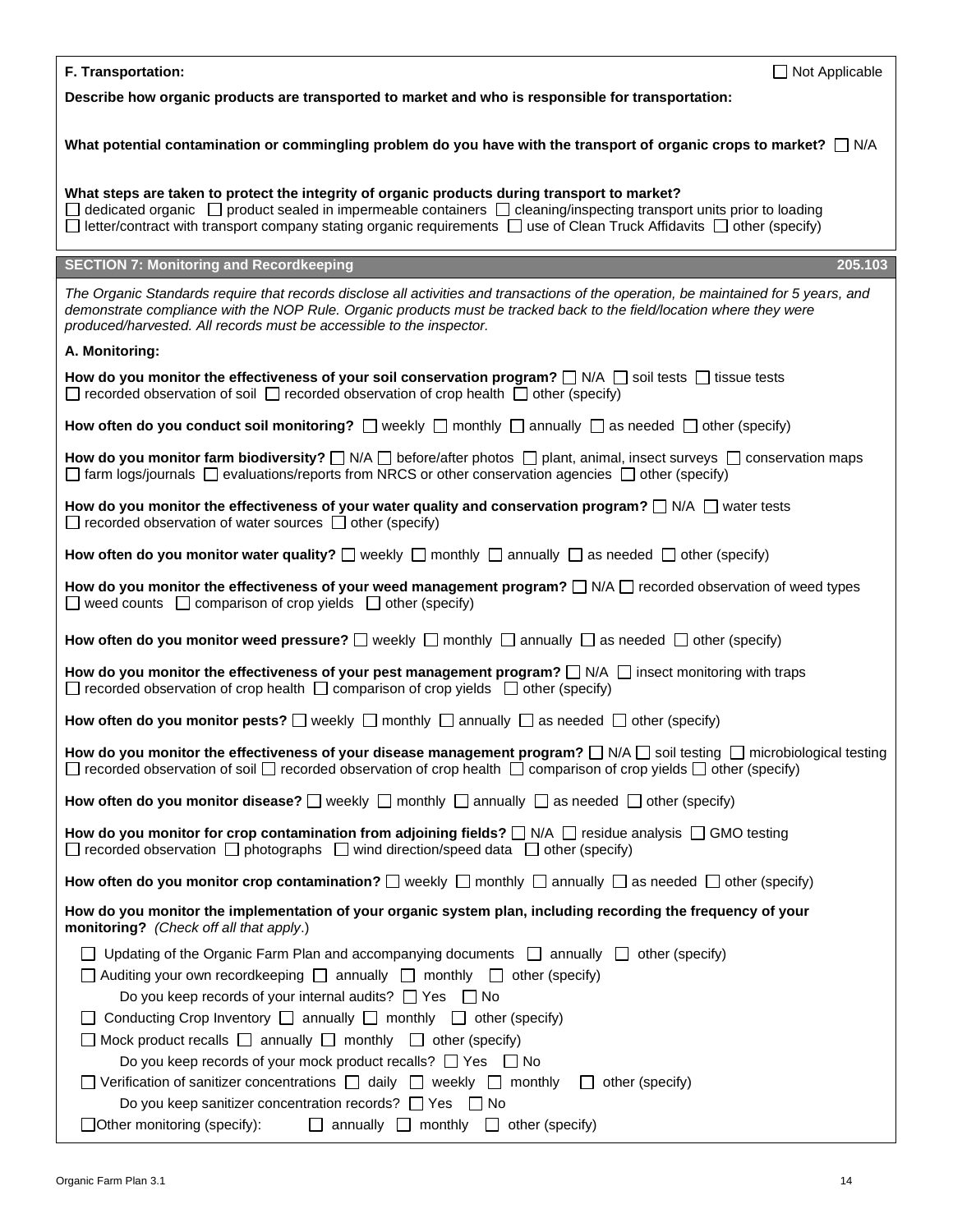| <b>B. Recordkeeping:</b>                                                                                                                                                                                                               |
|----------------------------------------------------------------------------------------------------------------------------------------------------------------------------------------------------------------------------------------|
| Which of the following records do you keep for organic production? (Check all that apply)                                                                                                                                              |
| □ field maps of all parcels (including features such as acreage, hedgerows, roads, conservation areas, and adjoining land use)                                                                                                         |
| $\Box$ field activity log(s)                                                                                                                                                                                                           |
| $\Box$ field history sheets (previous three years)                                                                                                                                                                                     |
| $\Box$ documentation of previous land use for rented and/or newly purchased land                                                                                                                                                       |
| $\Box$ input records for soil amendments, seeds, manure, foliar sprays, and pest control products                                                                                                                                      |
| $\Box$ documentation of attempts to source organic seeds and/or planting stock                                                                                                                                                         |
| $\Box$ documentation of organic seedlings                                                                                                                                                                                              |
| $\Box$ residue analyses of inputs (off-farm sourced manure, compost, etc.)                                                                                                                                                             |
| $\Box$ compost production records                                                                                                                                                                                                      |
| $\Box$ monitoring records (soil tests, tissue tests, water tests, quality tests, recorded observations)                                                                                                                                |
| $\Box$ equipment cleaning records                                                                                                                                                                                                      |
| □ harvest records that show field numbers, harvesting dates and amounts, including custom harvest records                                                                                                                              |
| $\Box$ samples of labels in use                                                                                                                                                                                                        |
| □ storage records that show storage location, storage identification, field numbers, amounts stored, and cleaning activities                                                                                                           |
| $\Box$ clean transport records                                                                                                                                                                                                         |
| □ sales records (purchase order, contract, invoice, cash receipts, cash receipt journal, sales journal, etc.)                                                                                                                          |
| $\Box$ shipping records (scale ticket, dump station ticket, bill of lading)                                                                                                                                                            |
| $\Box$ documentation of bought-in organic product for resale                                                                                                                                                                           |
| $\Box$ other (specify)                                                                                                                                                                                                                 |
|                                                                                                                                                                                                                                        |
| <b>Describe your overall recordkeeping system:</b> $\Box$ paper $\Box$ digital $\Box$ both paper and digital $\Box$ field notebooks $\Box$ daily record<br>sheets $\Box$ monthly spreadsheets $\Box$ phone apps $\Box$ other (specify) |
| Does your recordkeeping system disclose all activities from purchase of seed and inputs through crop production and<br>harvest/sale of products? □ Yes □ No                                                                            |
| How long do you keep your records? The Organic Standards require 5 years minimum.<br>$\Box$ 1 year $\Box$ 2 years $\Box$ 3 years $\Box$ 4 years $\Box$ 5 years $\Box$ other (specify)                                                  |
|                                                                                                                                                                                                                                        |
| List all records you keep for conventional production: $\Box$ N/A                                                                                                                                                                      |
| $\Box$ field maps $\Box$ labor records $\Box$ field history sheets $\Box$ storage records $\Box$ input records $\Box$ sales records                                                                                                    |
| $\Box$ harvest records $\Box$ shipping records $\Box$ other (specify)                                                                                                                                                                  |
|                                                                                                                                                                                                                                        |
| <b>Marketing:</b>                                                                                                                                                                                                                      |
| Types of marketing: $\Box$ farmers market $\Box$ direct to retail $\Box$ CSA/subscription service $\Box$ wholesale $\Box$ on-farm retail                                                                                               |
| $\Box$ internet/website $\Box$ bulk commodities to processor $\Box$ contract to buyer $\Box$ other (specify)                                                                                                                           |
|                                                                                                                                                                                                                                        |
| Are you using any labels to market your organic produce or products? $\Box$ Yes $\Box$ No<br>If yes, have you submitted all labels for review and approval prior to use? $\Box$ Yes $\Box$ No                                          |
| Do you import organic seeds, seedlings and/or ingredients for processed products or livestock feed for your farm from                                                                                                                  |
| Canada or any other foreign country? Ves No                                                                                                                                                                                            |
| If yes, then you must fill out the Baystate Crop/Livestock Import/Export Addendum.                                                                                                                                                     |
| Do you export organic crops or livestock products to Canada or any foreign country? □ Yes □ No                                                                                                                                         |
| If yes, then you must fill out the Baystate Crop/Livestock Import/Export Addendum.                                                                                                                                                     |
|                                                                                                                                                                                                                                        |
| Any organic or non-organic crops or products from other farms or other sources bought in for resale? $\Box$ Yes $\Box$ No<br>If yes, list all products for resale and describe how they are labeled and marketed:                      |